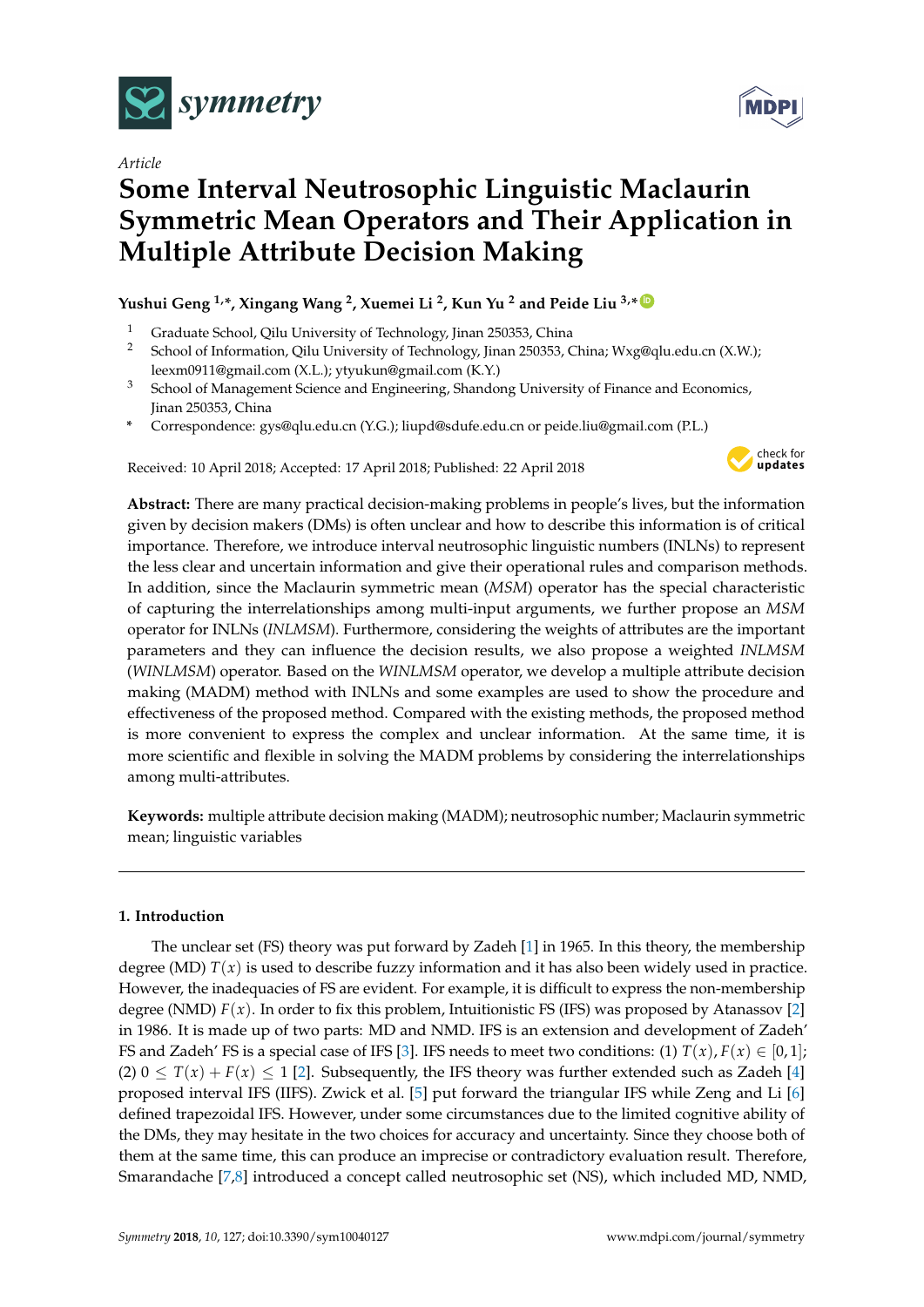and indeterminacy membership degree (IMD) in a non-standard unit interval [\[9\]](#page-21-8). Clearly, the NS is the generalization of FS and IFS. Furthermore, Wang [\[10\]](#page-21-9) proposed the definition of interval NS (INS) which uses the standard interval to express the function of MD, IMD, and NMD. Broumi and Smarandache [\[11\]](#page-21-10) presented the correlation coefficient of INS.

When dealing with the MADM problems with qualitative information, it is difficult for DMs to describe their own ideas with precise values. Generally, DMs ordinarily uses some linguistic terms (LTs) like "excellent", "good", "bad", "very bad", or "general" to indicate their evaluations. For example, when we look at a person's height, we usually describe him as "high" or "very high" by visual inspection, but we will not give the exact value. In order to easily process the qualitative information, Herrera and Herrera-Viedma [\[12\]](#page-21-11) proposed the LTs to deal with this kind of information instead of numerical computation. However, because LT such as "high" is not with MD, or we can think its MD is 1, which means LTs cannot describe the MD and NMD. Therefore, in order to facilitate DMs to describe the MD and NMD for one LT, Liu and Chen [\[13\]](#page-21-12) defined the linguistic intuitionistic fuzzy number (LIFN), which combined the advantages of intuitionistic fuzzy numbers (IFNs) and linguistic variables (LVs). Therefore, LIFN can fully express the complex fuzzy information and there is a good prospect in MADM. After that, Ye [\[14\]](#page-21-13) came up with the single-valued neutrosophic linguistic number (SVNLN). The most striking feature of the SVNLN is that it used LTs to describe the MD, IMD, and NMD. Sometimes, the three degrees are not expressed in a single real number, but is expressed in intervals [\[15\]](#page-21-14). And then, Ye [\[16\]](#page-21-15) defined an interval neutrosophic linguistic set (INLS) and INLNs. INLNs is used to represent three values of MD, IMD, and NMD in the form of intervals. Clearly, INLS is a generalization of FS, IFS, NS, INS, LIFN, and SVNLN. It is general and beneficial for describing practical problems.

The aggregation operators (AOs) are an efficient way to handle MADM problems [\[17,](#page-21-16)[18\]](#page-21-17). Many AOs are proposed for achieving some special functions. Yager [\[19\]](#page-21-18) employed the ordered weighted average (OWA) operator for MADM. Bonferroni [\[20\]](#page-21-19) proposed the Bonferroni mean (BM) operator, which can capture the correlation between input variables very well. Then BM operators have been extended to process different uncertain information such as IFS [\[21](#page-21-20)[,22\]](#page-21-21), interval-valued IFS [\[23\]](#page-21-22), q-Rung Orthopai Fuzzy set [\[24\]](#page-21-23), and Multi-valued Ns [\[25\]](#page-21-24). In addition, Beliakov [\[26\]](#page-21-25) presented the Heronian mean (HM) operators, which have the same feature as the BM (i.e., they can capture the interrelationship between input parameters). Some HM operators have been proposed [\[27–](#page-21-26)[30\]](#page-22-0). Furthermore, Yu [\[31\]](#page-22-1) gave the comparison of BM with HM. However, since the BM operator and the HM operator can only reflect the relationship between any two parameters, they cannot process the MADM problems, which require the relationship for multiple inputs. In order to solve this shortcoming, Maclaurin [\[32\]](#page-22-2) proposed the *MSM* operator, which has prominent features of capturing the relationship among multiple input parameters. Afterward, Qin and Liu [\[33\]](#page-22-3) developed some *MSM* operators for uncertain LVs. Liu and Qin [\[34\]](#page-22-4) developed some *MSM* for LIFNs. Liu and Zhang [\[35\]](#page-22-5) proposed some *MSM* operators for single valued trapezoidal neutrosophic numbers.

Since the INLNs are superior to other ways of expressing complex uncertain information [\[16\]](#page-21-15) and the *MSM* has good flexibility and adaptability, it can capture the relationship among multiple input parameters. However, now the *MSM* cannot deal with INLNs. Therefore, the objectives of this paper are to extend the *MSM* and weighted *MSM* (*WMSM*) operators to INLNs and to propose the *INLMSM* operator and the *WINLMSM* operator, to prove some properties of them and discuss some special cases, to propose a MADM approach with INLNs, and show the advantages of the proposed approach by comparing with other studies.

In Section [2](#page-2-0) of this paper, we introduce some basic concepts about NS, INS, INLS, and *MSM*. In Section [3,](#page-4-0) we introduce the INLN and its operations including a new scoring function and a comparison method of INLN. In Section [4,](#page-6-0) we introduce an operator of *INLMSM*. Additionally, in order to improve flexibility, we propose the *INLGMSM* operator based on the *GMSM* operator. Furthermore, we develop the *WINLMSM* operator and the *WINLGMSM* operator to compare with operators that lack weight. Afterwards, we use examples to prove our theories. In Section [5,](#page-16-0) we give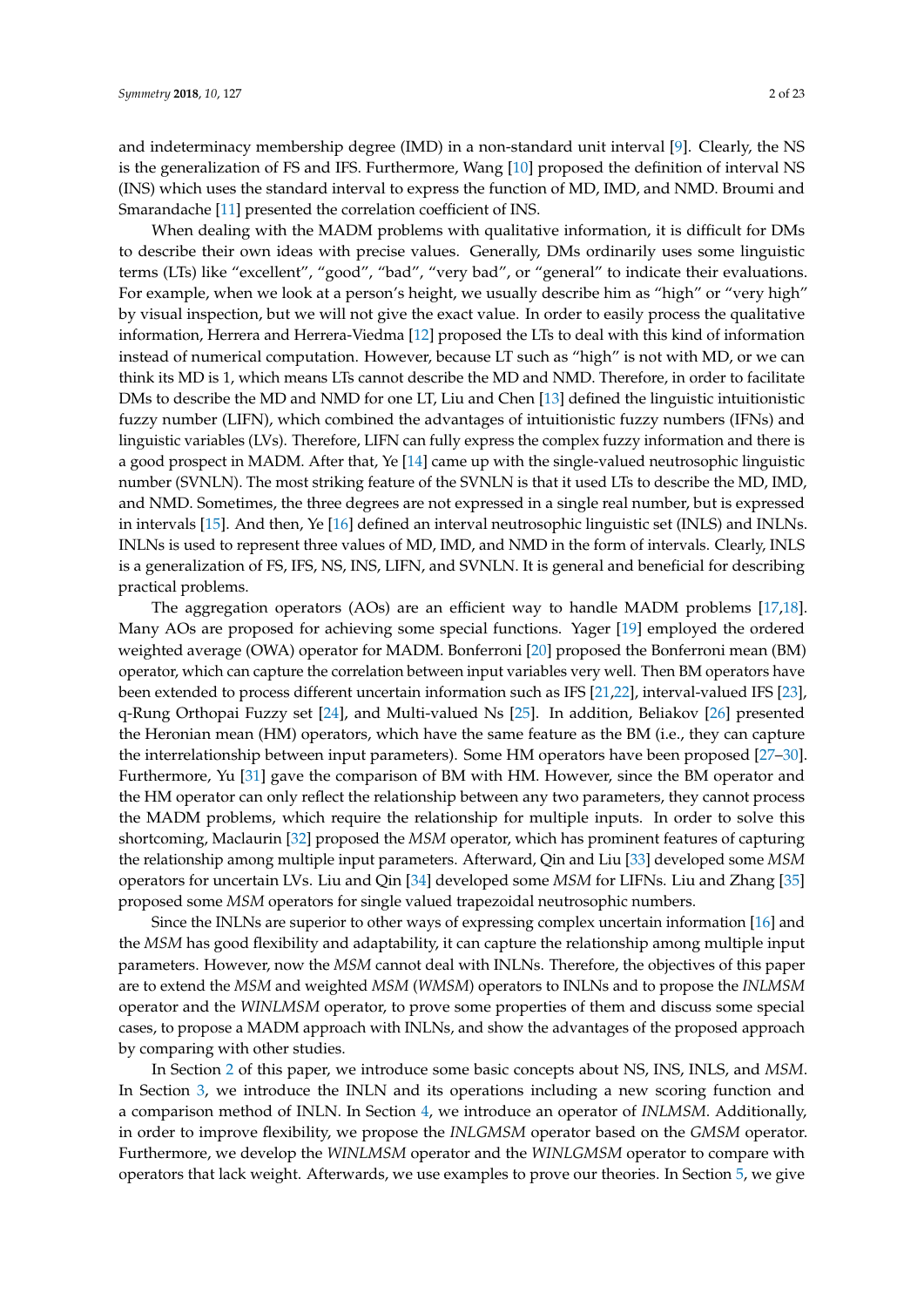a MADM method for INLNs. In Section [6,](#page-16-1) we provide an example to demonstrate the effectiveness of the proposed method. Lastly, we provide the conclusions.

## <span id="page-2-0"></span>**2. Preliminaries**

In this section, we will introduce some existing definitions and basic concepts in order to understand this study.

## *2.1. The NS and INS*

**Definition 1 [\[7–](#page-21-6)[9\]](#page-21-8).** *Let X be a space of points (objects) with a generic element in X denoted by x. A NS A in X is expressed by a MD*  $T_A(x)$ *, an IMD*  $I(x)$ *, and a NMD*  $F_A(x)$ *.* 

*Then a NS A is denoted below*.

$$
A = \{ \langle x, T_A(x), I_A(x), F_A(x) \rangle | x \in X \}
$$
\n<sup>(1)</sup>

*TA*(*x*), *I*(*x*), *and FA*(*x*) *are real standard or non-standard subsets of* ] <sup>−</sup>0, 1+[*. That is*

$$
T_A:X\to ]^-0,1^+[;\ I_A:X\to ]^-0,1^+[;\ F_A:X\to ]^-0,1^+[
$$

*With the condition*  $-0 \le T_A(x) + I_A(x) + F_A(x) \le 3^+$ .

**Definition 2 [\[10,](#page-21-9)[11\]](#page-21-10).** *Let X be a space of points (objects) with a generic element in X denoted by x.* For convenience, the lower and upper ends of T, I, F are expressed as  $T_A^L(x)$ ,  $T_A^U(x)$ ,  $I_A^L(x)$ ,  $I_A^L(x)$ ,  $F_A^L(x)$ , and  $F_A^{\text{U}}(x)$ . An INS A in X is defined below.

$$
A = \left\{ x, \left\langle \left[ T_A^L(x), T_A^U(x) \right], \left[ I_A^L(x), I_A^U(x) \right], \left[ F_A^L(x), F_A^U(x) \right] \right\rangle \middle| x \in X \right\}
$$
 (2)

For each point x in X, we have that  $[T_A^L(x),T_A^U(x)]\subseteq [0,1]$ ,  $[I_A^L(x),I_A^U(x)]\subseteq [0,1]$ ,  $[F_A^L(x),F_A^U(x)]\subseteq$  $[0, 1]$ , and  $0 \le T_A^U(x) + I_A^U(x) + F_A^U(x) \le 3$ .

**Definition 3 [\[10](#page-21-9)[,11\]](#page-21-10).** An INS A is contained in the INS B,  $A \subseteq B$ , if and only if  $T_A^L(x) \leq T_B^L(x)$ ,  $T_A^U(x) \leq T_B^U(x)$ ,  $I_A^L(x) \geq I_B^L(x)$ ,  $I_A^U(x) \geq I_B^U(x)$ ,  $F_A^L(x) \geq F_B^L(x)$ , and  $F_A^U(x) \geq F_B^U(x)$ . If  $A \subseteq B$ *and*  $A \supseteq B$ *, then*  $A = B$ *.* 

## *2.2. LVs*

**Definition 4 [\[36](#page-22-6)[,37\]](#page-22-7).** Let  $S = \{s_i | i = 0, 1, \ldots, l, l \in N^*\}$  be a LT set (LTS) where  $N^*$  is a set of positive *integers and s<sup>i</sup> represents LV*.

Because the LTS is convenient and efficient, it is widely used by DMs in decision making. For instance, when we evaluate the production quality, we can set l = 9, then *S* is given below.

$$
S = \{s_0 = extremely bad, s_1 = very bad, s_2 = bad, s_3 = slightly bad, s_4 = fair, s_5 = slightly good, s_6 = good, s_7 = very good, s_8 = extremely good\}
$$

To relieve the loss of linguistic information in operations, Xu [\[38,](#page-22-8)[39\]](#page-22-9) extended LTS S to continuous LTS  $\overline{S} = \{ s_{\theta} | 0 \le \theta \le l \}$ . About the characteristics of LTS, please refer to References [\[38](#page-22-8)[–40\]](#page-22-10).

**Definition 5 [\[13\]](#page-21-12).** *Let s<sup>α</sup> and s<sup>β</sup> be any two LVs in S. The related operations can be defined below.*

$$
s_{\alpha} \oplus s_{\beta} = s_{\alpha + \beta - \frac{\alpha \cdot \beta}{l}} \tag{3}
$$

$$
\lambda s_{\alpha} = s_{l-l \cdot (1 - \frac{\alpha}{l})^{\lambda}}, \lambda > 0 \tag{4}
$$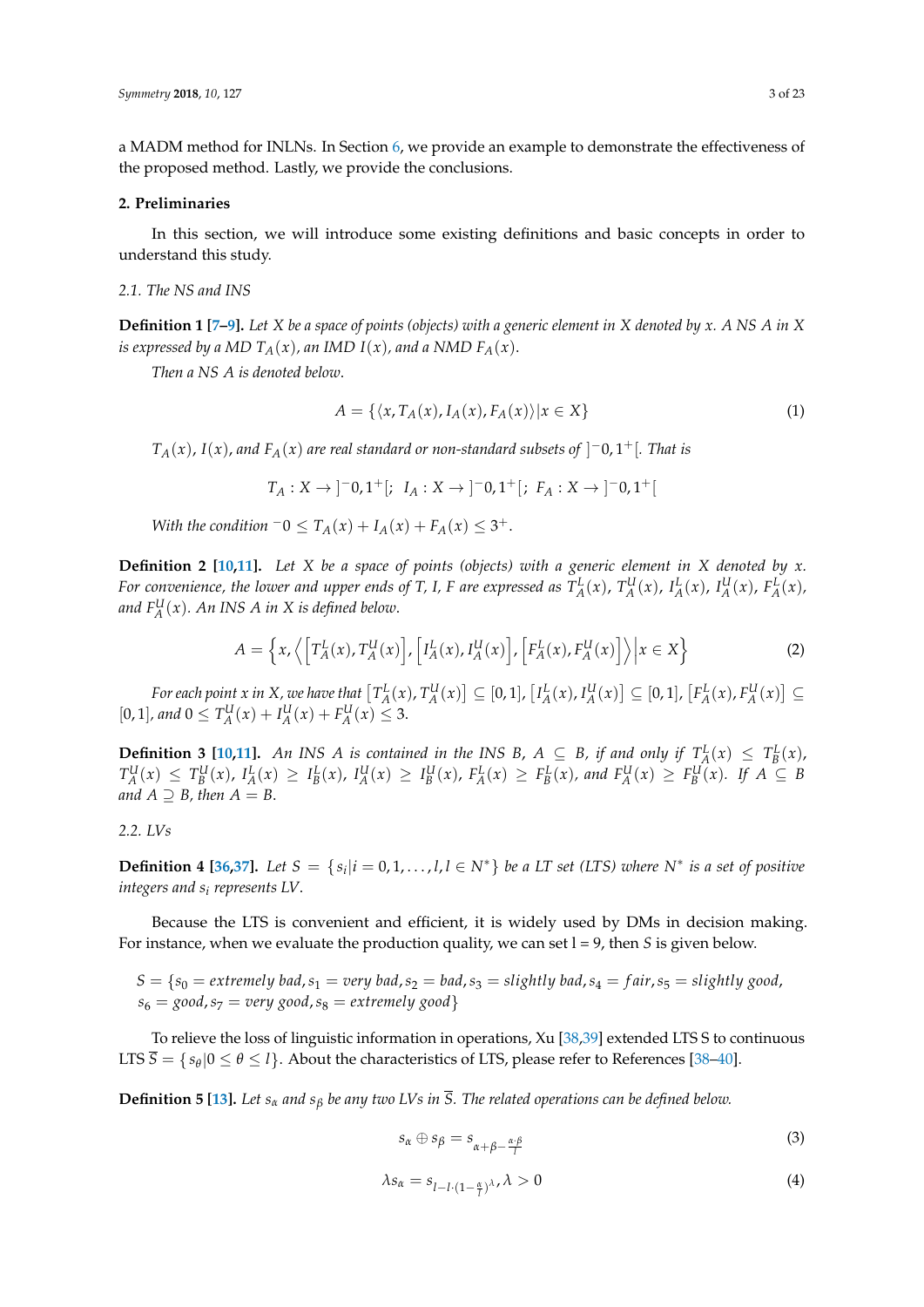$$
s_{\alpha} \otimes s_{\beta} = s_{\frac{\alpha \cdot \beta}{l}} \tag{5}
$$

$$
(s_{\alpha})^{\lambda} = s_{l \cdot (\frac{\alpha}{l})^{\lambda}}, \lambda > 0
$$
 (6)

### *2.3. MSM Operator*

**Definition 6 [\[15](#page-21-14)[,32\]](#page-22-2).** *Let*  $x_i$  ( $i = 1, 2, ..., n$ ) *be the set of the non-negative real number. An MSM operator of*  $d$ imension  $n$  is a mapping  $MSM^{(m)}: \left( R^+ \right)^n \rightarrow R^+$  and it can be defined below.

$$
MSM^{(m)}(x_1, \ldots, x_n) = \left(\frac{\sum_{1 \le i_1 < \ldots < i_m \le n} \prod_{j=1}^m x_{i_j}}{C_n^m}\right)^{\frac{1}{m}} \tag{7}
$$

where  $(i_1,i_2,\ldots,i_m)$  traverses all the m-tuple combination of  $(1,2,\ldots,n)$  and  $C_n^m=\frac{n!}{m!(n-m)!}$  is the binomial *coefficient. In addition, x<sup>i</sup> j refers to i<sup>j</sup> th element in a particular arrangement.*

There are some properties of the *MSM*(*m*) operator, which are defined below.

- (1) Idempotency. If  $x_i = x$  for each *i*, and then  $MSM^{(m)}(x, x, \dots, x) = x;$
- (2) Monotonicity. If  $x_i \le y_i$  for all *i*,  $MSM^{(m)}(x_1, x_2, ..., x_n) \le MSM^{(m)}(y_1, y_2, ..., y_n)$ ;
- (3) Boundedness. min $\{x_1, x_2, ... x_n\} \leq MSM^{(m)}\{x_1, x_2, ... x_n\} \leq \max\{x_1, x_2, ... x_n\}.$

Furthermore, the *MSM*(*m*) operator would degrade some particular forms when *m* takes some special values, which are shown as follows.

1. When  $m = 1$ , the  $MSM^{(m)}$  operator would become the average operator.

$$
MSM^{(1)}(x_1, x_2, ... x_n) = \left(\frac{\sum_{1 \le i_1 \le n} x i_1}{C_n^1}\right) = \frac{\sum_{i=1}^n x i}{n}
$$
(8)

2. When  $m = 2$ , the  $MSM^{(m)}$  operator would become the following BM operator ( $p = q = 1$ ).

$$
MSM^{(2)}(x_1, \ldots, x_n) = \left(\frac{\sum_{1 \le i_1 < i_2 \le n} \prod_{j=1}^2 x_{i_j}}{C_n^2}\right)^{\frac{1}{2}} = \left(\frac{2\sum_{1 \le i_1 < i_2 \le n} x_{i_1} x_{i_2}}{n(n-1)}\right)^{\frac{1}{2}}
$$
\n
$$
= \left(\frac{\sum_{i,j=1, i \ne j}^n x_{i_1} x_{i_2}}{n(n-1)}\right)^{\frac{1}{2}} = BM^{1,1}(x_1, \ldots, x_n)
$$
\n
$$
(9)
$$

3. When  $m = n$ , the  $MSM^{(m)}$  operator would become the geometric mean.

$$
MSM^{(n)}(x_1, \ldots, x_n) = \left(\prod_{j=1}^n x_j\right)^{\frac{1}{n}}
$$
 (10)

**Definition 7 [\[15\]](#page-21-14).** Let  $x_i(i = 1, 2, ..., n)$  be the set of non-negative real numbers and  $p_1, p_2, ..., p_m \ge 0$ . *A* generalized MSM operator of dimension *n* is a mapping  $GMSM^{(m,p_1,p_2,...,p_m)} : (R^+)^n \to R^+$  and it is *defined below.*

$$
GMSM^{(m,p_1,p_2,\ldots,p_m)}(x_1,\ldots,x_n) = \left(\frac{\sum_{1 \le i_1 < \ldots < i_m \le n} \prod_{j=1}^m x_{i_j}^{p_j} \, \frac{1}{p_1 + p_2 + \ldots + p_m}}{C_n^m}\right) \tag{11}
$$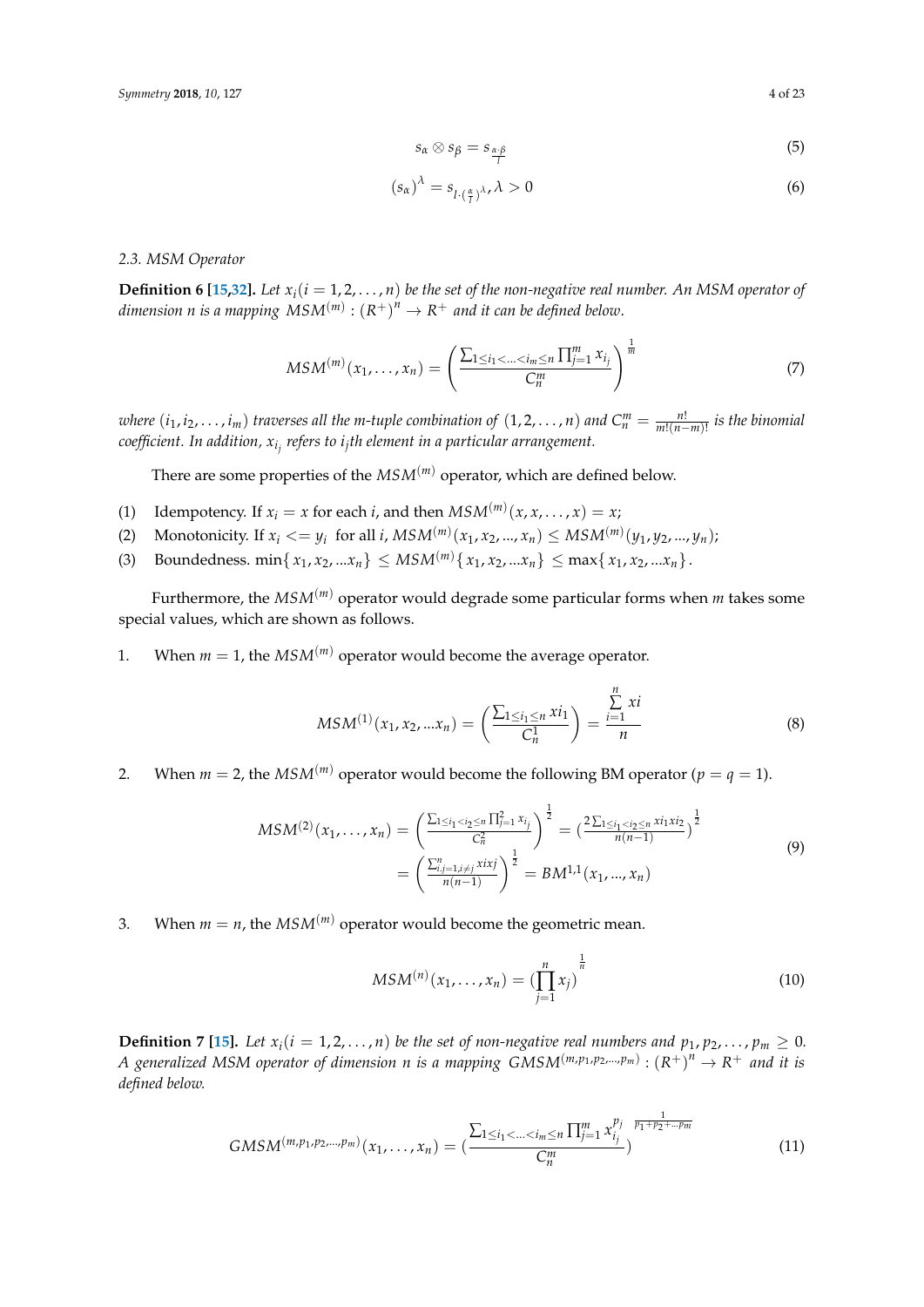where  $(i_1, i_2, \ldots, i_m)$  traverses all the m-tuple combination of  $(1, 2, \ldots, n)$  and  $C_n^m = \frac{n!}{m!(n-m)!}$  is the *binomial coefficient*.

There are some properties of the *GMSM*(*m*,*P*<sup>1</sup> ,*P*2,...,*Pm*) operator below.

- (1) Idempotency. If  $x_i = x$  for each *i*, and then  $GMSM^{(m,P_1,P_2,...,P_m)}(x, x, ..., x) = x;$
- (2) Monotonicity. If  $x_i \leq y_i$  for all *i*,  $GMSM^{(m,p_1,p_2,\ldots,p_m)}(x_1, x_2, \ldots, x_n) \leq$  $GMSM^{(m,P_1,P_2,...,P_m)}(y_1, y_2, \ldots, y_n);$
- (3) Boundedness. min $\{x_1, x_2, ... x_n\} \leq GMSM^{(m, p_1, p_2, ... , p_m)}\{x_1, x_2, ... x_n\} \leq \max\{x_1, x_2, ... x_n\}.$

In addition, the  $GMSM^{(m,P_1,P_2,...,P_m)}$  operator would degrade to some particular forms when  $m$ takes some special values, which are shown below.

1. When  $m = 1$ , we have the formula below.

$$
GMSM^{(1,P_1)}(x_1, x_2, ... x_n) = \left(\frac{\sum_{1 \le i_1 \le n} x_{i_1}^{p_1}}{C_n^1}\right)^{\frac{1}{p_1}} = \left(\frac{\sum_{i=1}^n x_i^{p_1}}{n}\right)^{\frac{1}{p_1}} \tag{12}
$$

1

2. When  $m = 2$ , the  $GMSM^{(m,P_1,P_2,...,P_m)}$  operator would become the following BM operator.

$$
GMSM^{(2,p_1,p_2)}(x_1,\ldots,x_n) = \left(\frac{\sum_{1 \le i_1 < i_2 \le n} x_{i_1}^{p_1} x_{i_2}^{p_2}}{C_n^2}\right)^{\frac{1}{p_1+p_2}} = \left(\frac{2\sum_{1 \le i < j \le n} x_i^{p_1} x_{j}^{p_2}}{n(n-1)}\right)^{\frac{1}{p_1+p_2}}
$$
\n
$$
= \left(\frac{i_j=1, i \ne j}{n(n-1)}\right)^{\frac{n}{p_1+p_2}} = BM^{p_1,p_2} \tag{13}
$$

3. When  $m = n$ , the  $MSM^{(m)}$  operator would become the following formula.

$$
GMSM^{(n,p_1,p_2,\ldots,p_n)}(x_1,\ldots,x_n) = \left(\prod_{j=1}^n x_j^{p_j}\right)^{\frac{1}{p_1+p_2+\ldots+p_n}}
$$
(14)

4. When  $p_1 = p_2 = ... = p_m = 1$ , the  $GMSM^{(m,P_1,P_2,...,P_m)}$  operator would degenerate to the MSM operator and the parameter is *m* below.

$$
GMSM^{(m,1,1,...,1)}(x_1,...,x_n) = \left(\frac{\sum_{1 \le i_1 < ... < i_m \le n} \prod_{j=1}^m x_{ij}^1}{C_n^m}\right)^{\frac{1}{m}} = MSM^{(m)}(x_1,...,x_n). \tag{15}
$$

## <span id="page-4-0"></span>**3. INLNs and Operations**

**Definition 8 [\[16](#page-21-15)[,41\]](#page-22-11).** *Let X be a finite universal set. An INLS in X is defined by the equation below.*

$$
A = \left\{ x, \left\langle s_{\theta(x)}, [T_A(x), I_A(x), F_A(x)] \right\rangle | x \in X \right\}
$$
 (16)

where  $s_{\theta(x)} \in \overline{S}$ ,  $T_A(x) = [T_A^L(x), T_A^U(x)] \subseteq [0,1]$ ,  $I_A(x) = [I_A^L(x), I_A^U(x)] \subseteq [0,1]$ ,  $F_A(x) =$  $[F_A^L(x), F_A^U(x)] \subseteq [0,1]$  represent the MD, the IMD, and the NMD of the element x in X to the LV  $s_{\theta(x)}$ , *respectively, with the condition*  $0 \le T_A^U(x) + I_A^U(x) + F_A^U(x) \le 3$  for any  $x \in X$ .

Then the seven tuple  $\left\langle s_{\theta(x),}([T_A^L(x), T_A^U(x)], [I_A^L(x), I_A^U(x)], [F_A^L(x), F_A^U(x)]) \right\rangle$ in *A* is called an INLN. For convenience, an INLN can be represented as *a* =  $\Big\langle s_{\theta(a)}, (\big[T^L(a), T^U(a)\big], \big[I^L(a), I^U(a)\big], \big[F^L(a), F^U(a)\big]\big)\Big\rangle.$ 

Then we introduced the operational rules of operators of INLNs.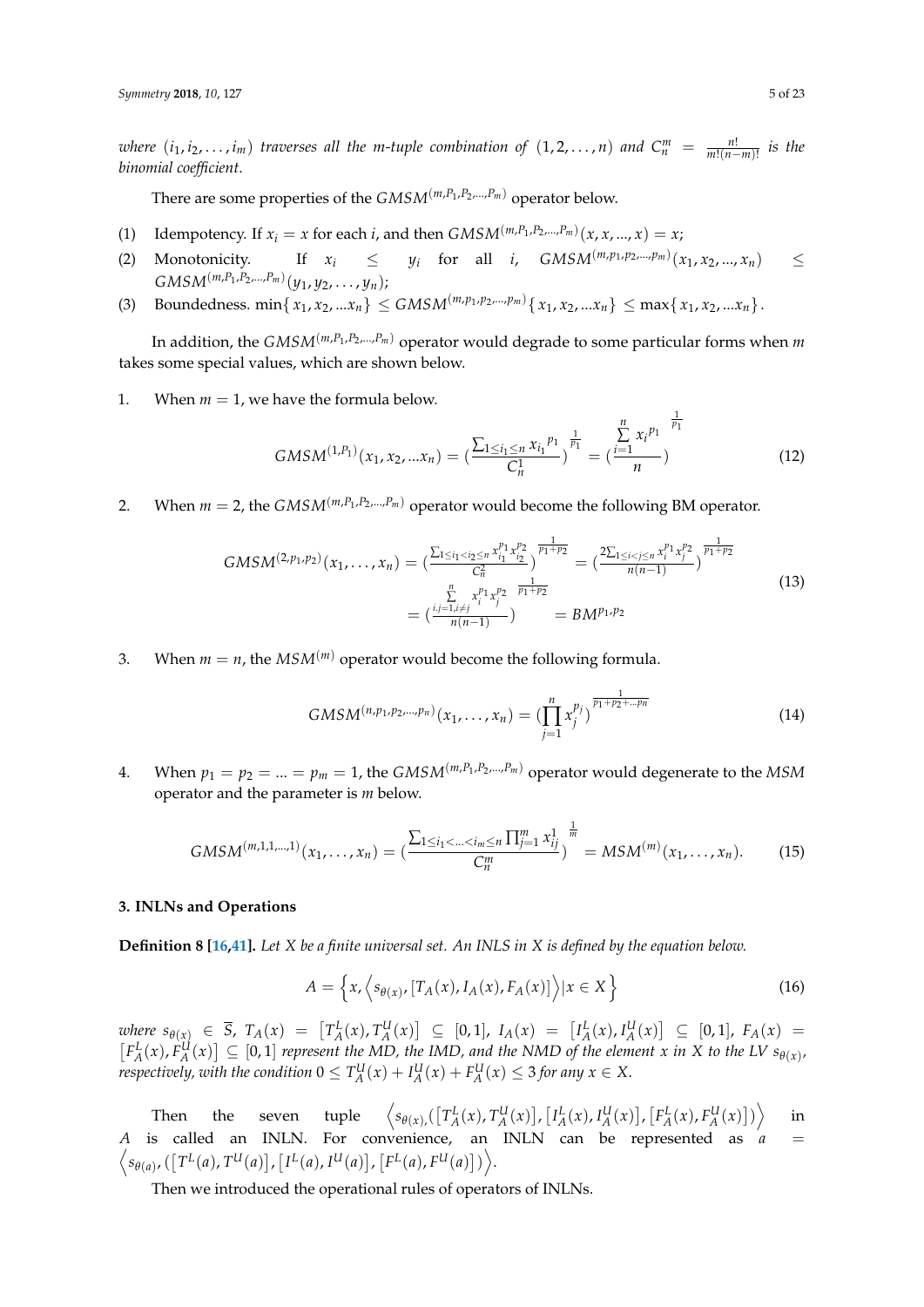**Definition 9 [\[16](#page-21-15)[,37](#page-22-7)[,42\]](#page-22-12).** Let  $a_1 = \left\langle s_{\theta(a_1)}, ([T^L(a_1), T^U(a_1)], [I^L(a_1), I^U(a_1)], [F^L(a_1), F^U(a_1)] \right\rangle$  and  $a_2=\left\langle s_{\theta(a_2)'}(\left[T^L(a_2),T^{U}(a_2)\right],\left[I^L(a_2),I^U(a_2)\right],\left[F^L(a_2),F^{U}(a_2)\right]\right)\right\rangle$  be two INLNs and  $\lambda\geq 0.$  Then the *operation of the INLNs can be expressed by the equation below*.

$$
a_1 \oplus a_2 = \left\langle s_{\theta(a_1) + \theta(a_2)} , \left( \left[ T^L(a_1) + T^L(a_2) - T^L(a_1) \times T^L(a_2) , T^U(a_1) + T^U(a_2) - T^U(a_1) \times T^U(a_2) \right] \right\rangle
$$
  
\n
$$
\left[ I^L(a_1) \times I^L(a_2) , I^U(a_1) \times I^U(a_2) \right], \left[ F^L(a_1) \times F^L(a_2) , F^U(a_1) \times T^U(a_2) \right] \right\rangle
$$
\n
$$
(17)
$$

$$
I^{U}(a_{1}) + I^{U}(a_{2}) - I^{U}(a_{1}) \times I^{U}(a_{2})], [F^{L}(a_{1}) + F^{L}(a_{2}) - F^{L}(a_{1}) \times F^{L}(a_{2}),
$$
  
\n
$$
a_{1} \otimes a_{2} = \langle s_{\theta(a_{1}) \times \theta(a_{2})}, ([T^{L}(a_{1}) \times T^{L}(a_{2}), T^{U}(a_{1}) \times T^{U}(a_{2})], [I^{L}(a_{1}) + I^{L}(a_{2}) - I^{L}(a_{1}) \times I^{L}(a_{2}),
$$
  
\n
$$
F^{U}(a_{1}) + F^{U}(a_{2}) - F^{U}(a_{1}) \times F^{U}(a_{2})])\rangle
$$
\n(18)

$$
\lambda a_1 = \left\langle s_{\lambda \times \theta(a_1)} , \left( \left[ 1 - (1 - T^L(a_1))^\lambda , 1 - (1 - T^U(a_1))^\lambda \right], \left[ \left( I^L(a_1) \right)^\lambda , \left( I^U(a_1) \right)^\lambda \right], \left[ \left( I^L(a_1) \right)^\lambda , \left( I^U(a_1) \right)^\lambda \right], \left[ \left( I^L(a_1) \right)^\lambda , \left( I^U(a_1) \right)^\lambda \right], \left[ \left( I^L(a_1) \right)^\lambda , \left( I^U(a_1) \right)^\lambda \right], \left[ \left( I^L(a_1) \right)^\lambda , \left( I^U(a_1) \right)^\lambda \right], \left[ \left( I^L(a_1) \right)^\lambda , \left( I^U(a_1) \right)^\lambda \right], \left[ \left( I^L(a_1) \right)^\lambda , \left( I^U(a_1) \right)^\lambda \right], \left[ \left( I^L(a_1) \right)^\lambda , \left( I^U(a_1) \right)^\lambda \right], \left[ \left( I^L(a_1) \right)^\lambda , \left( I^U(a_1) \right)^\lambda \right], \left[ \left( I^L(a_1) \right)^\lambda , \left( I^U(a_1) \right)^\lambda \right], \left[ \left( I^L(a_1) \right)^\lambda , \left( I^U(a_1) \right)^\lambda \right], \left[ \left( I^L(a_1) \right)^\lambda , \left( I^U(a_1) \right)^\lambda \right], \left[ \left( I^L(a_1) \right)^\lambda , \left( I^U(a_1) \right)^\lambda \right], \left[ \left( I^L(a_1) \right)^\lambda , \left( I^U(a_1) \right)^\lambda \right], \left[ \left( I^L(a_1) \right)^\lambda , \left( I^U(a_1) \right)^\lambda \right], \left[ \left( I^L(a_1) \right)^\lambda , \left( I^U(a_1) \right)^\lambda \right], \left[ \left( I^L(a_1) \right)^\lambda , \left( I^U(a_1) \right)^\lambda \right], \left[ \left( I^L(a_1) \right)^\lambda , \left( I^U(a_1) \right)^\lambda \right], \left[ \left( I^L(a_1) \right)^\lambda , \left( I^U(a_1) \right
$$

$$
a_1^{\lambda} = s_{\theta^{\lambda}(a_1)} \left( \left[ \left( T^{L}(a_1) \right)^{\lambda}, \left( T^{U}(a_1) \right)^{\lambda} \right], \left[ 1 - \left( 1 - I^{L}(a_1) \right)^{\lambda}, 1 - \left( 1 - I^{U}(a_1) \right)^{\lambda} \right], \left[ 1 - \left( 1 - F^{L}(a_1) \right)^{\lambda}, 1 - \left( 1 - F^{U}(a_1) \right)^{\lambda} \right] \right), \tag{20}
$$

**Example 1.** *Let*  $a_1 = \langle s_3, ([0.1, 0.2], [0.2, 0.3], [0.4, 0.5]) \rangle$  *and*  $a_2 = \langle s_4, ([0.3, 0.5], [0.3, 0.4], [0.5, 0.6]) \rangle$ *be two INLNs and*  $S = \{s_0 = \text{very bad}, s_1 = \text{bad}, s_2 = \text{slightly bad}, s_3 = \text{fair}, s_4 = \text{slightly good}, s_4 = \text{relightly good} \}$  $s_5 = \text{good}, s_6 = \text{very good}$ }, then we have the equations below.

 $a_1 \oplus a_2 = \langle s_{3+4}, ([0.1 + 0.3 - 0.1 \times 0.3, 0.2 + 0.5 - 0.2 \times 0.5], [0.2 \times 0.3, 0.3 \times 0.4], [0.4 \times 0.5, 0.5 \times 0.6] \rangle$  $= \langle s_7,([0.37, 0.6], [0.06, 0.12], [0.2, 0.3]\rangle$ 

$$
a_1 \otimes a_2 = \langle s_{3\times 4}, ([0.1 \times 0.3, 0.2 \times 0.5], [0.2 + 0.3 - 0.2 \times 0.3, 0.3 + 0.4 - 0.3 \times 0.4],
$$
  
\n
$$
[0.4 + 0.5 - 0.4 \times 0.5, 0.5 + 0.6 - 0.5 \times 0.6])\rangle
$$
  
\n
$$
= \langle s_{12}, ([0.03, 0.1], [0.44, 0.58], [0.7, 0.8])\rangle
$$

*As seen from the above examples, these results are not reasonable because they exceed the range of LTS. In order to overcome these limitations, we will improve these operations by Definition 10.*

**Definition 10.** Let  $a_1 = \langle s_{\theta(a_1)}, ([T^L(a_1), T^U(a_1)], [I^L(a_1), I^U(a_1)], [F^L(a_1), F^U(a_1)]) \rangle$  and  $a_2 =$  $\langle s_{\theta(a_2)}, ([T^L(a_2), T^{U}(a_2)], [I^L(a_2), I^U(a_2)], [F^L(a_2), F^U(a_2)]) \rangle$  be two INLNs and  $\lambda \geq 0$ . Then the *operations of the INLNs can be defined by the equations below*.

$$
a_1 \oplus a_2 = \left\langle s_{\theta(a_1) + \theta(a_2) - \frac{\theta(a_1) \cdot \theta(a_2)}{l}}, \left( \left[ T^L(a_1) + T^L(a_2) - T^L(a_1) \times T^L(a_2), T^U(a_1) + T^U(a_2) - T^U(a_1) \times T^U(a_2) \right], \left[ T^L(a_1) \times T^L(a_2) \right], T^L(a_2) \right\rangle \tag{21}
$$

$$
a_1 \otimes a_2 = \left\langle s_{\frac{\theta(a_1)\times\theta(a_2)}{l}}, \left( \left[ T^L(a_1) \times T^L(a_2), T^{U}(a_1) \times T^U(a_2) \right], \left[ I^L(a_1) + I^L(a_2) - I^L(a_1) \times I^L(a_2) \right], \left[ I^L(a_1) + I^L(a_2) - I^L(a_1) \times I^L(a_2) \right], \left[ F^L(a_1) + F^L(a_2) - F^L(a_1) \times F^L(a_2) \right], \left[ F^L(a_1) + F^L(a_2) - F^L(a_1) \times I^L(a_2) \right] \right\rangle
$$
\n
$$
(22)
$$

$$
\lambda a_1 = \left\langle s_{l-l \cdot (1 - \frac{\theta(a_1)}{l})^{\lambda}} \left( \left[ 1 - (1 - T^L(a_1))^{\lambda}, 1 - (1 - T^U(a_1))^{\lambda} \right] \right\rangle \right. \\ \left. \left\langle \left( I^L(a_1) \right)^{\lambda}, \left( I^U(a_1) \right)^{\lambda} \right|, \left( \left( F^L(a_1) \right)^{\lambda}, \left( F^U(a_1) \right)^{\lambda} \right] \right\rangle \right\rangle, (\lambda > 0)
$$
\n(23)

$$
a_1^{\lambda} = s_{l \cdot \left(\frac{\theta(a_1)}{l}\right)^{\lambda}} \left( \left[ \left(T^L(a_1)\right)^{\lambda}, \left(T^U(a_1)\right)^{\lambda} \right], \left[1 - \left(1 - I^L(a_1)\right)^{\lambda}, 1 - \left(1 - I^U(a_1)\right)^{\lambda} \right], \left[1 - \left(1 - F^L(a_1)\right)^{\lambda}, 1 - \left(1 - F^U(a_1)\right)^{\lambda} \right] \right),
$$
\n(24)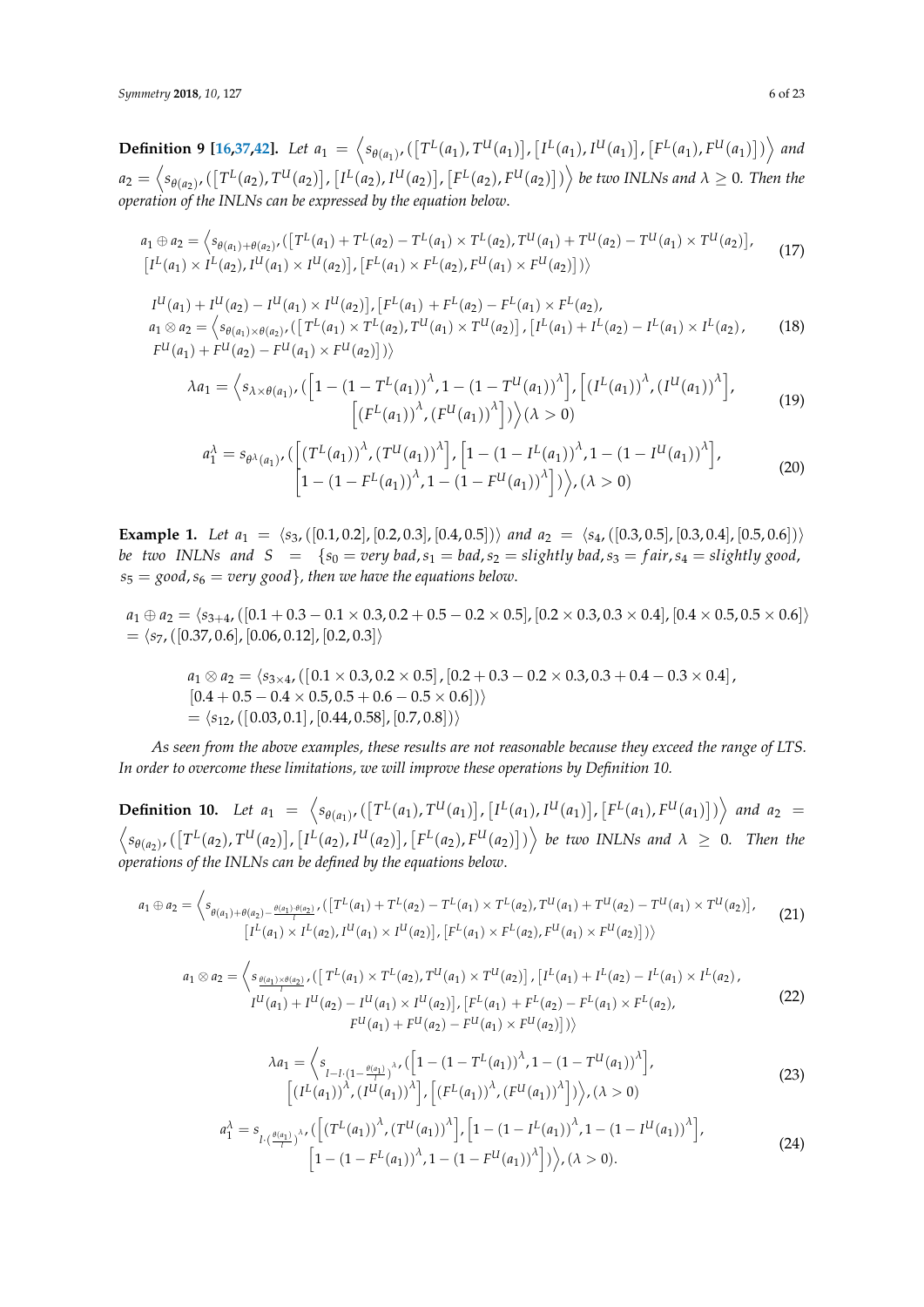*Based on the operational rules above, the above example is recalculated as follow.*

**Example 2.** Let  $a_1 = \langle s_3, ([0.1, 0.2], [0.2, 0.3], [0.4, 0.5]) \rangle$  *and*  $a_2 = \langle s_4, ([0.3, 0.5], [0.3, 0.4], [0.5, 0.6]) \rangle$ *be two INLNs and*  $S = \{s_0 = \text{very bad}, s_1 = \text{bad}, s_2 = \text{slightly bad}, s_3 = \text{fair}, s_4 = \text{slightly good}, s_4 = \text{val} \}$  $s_5 = \text{good}, s_6 = \text{very good}$ }, then we have the equations below.

 $a_1 \oplus a_2 = \left\langle s_{3+4-\frac{3\times4}{6}},([0.1+0.3-0.1\times0.3,0.2+0.5-0.2\times0.5],[0.2\times0.3,0.3\times0.4],[0.4\times0.5,0.5\times0.6]\right\rangle$  $= \langle s_5, (0.37, 0.6], [0.06, 0.12], [0.2, 0.3] \rangle$ 

 $a_1 \otimes a_2 = \left\langle s_{\frac{3\times4}{2}} , \left( \left[ \,0.1 \times 0.3, 0.2 \times 0.5 \right], \left[ 0.2 + 0.3 - 0.2 \times 0.3, 0.3 + 0.4 - 0.3 \times 0.4 \right], \right.$  $[0.4 + 0.5 - 0.4 \times 0.5, 0.5 + 0.6 - 0.5 \times 0.6])$  $= \langle s_2,([0.03, 0.1], [0.44, 0.58], [0.7, 0.8]) \rangle$ 

*From the above example, the results are more reasonable than the previous ones. In the following definitions, a new scoring function and a comparison method of INLN are described*.

**Definition 11.** [\[37\]](#page-22-7). Let  $a = \left\langle s_{\theta(a)}, ([T^L(a), T^U(a)], [I^L(a), I^U(a)], [F^L(a), F^U(a)] \right\rangle$  be an INLN. *Then the score function of a can be expressed by the equation below*.

$$
S(a) = \alpha \cdot \frac{\theta(a)}{6} \left[ 0.5(T^{U}(a) + 1 - F^{L}(a)) + \alpha I^{U}(a) \right] + (1 - \alpha) \cdot \frac{\theta(a)}{6} \left[ 0.5(T^{L}(a) + 1 - F^{U}(a)) + \alpha I^{L}(a) \right]
$$
(25)

*where the values of*  $\alpha \in [0,1]$  *reflect the attitudes of the decision makers.* 

**Definition 12. [\[37\]](#page-22-7).** *Let a and b be two INLNs. Then the INLN comparison method can be expressed by the statements below*.

If 
$$
S(a) > S(b)
$$
, then  $a \succ b$ ; (26)

If 
$$
S(a) = S(b)
$$
, then  $a \sim b$ ; (27)

If 
$$
S(a) < (b)
$$
, then  $a \prec b$ ; (28)

## <span id="page-6-0"></span>**4. Some Interval Neutrosophic Linguistic MSM Operators**

In this section, we will propose *INLMSM* operators and *INLGMSM* operators.

## *4.1. The INLMSM Operators*

**Definition 13.** Let  $a_i = \langle s_{\theta_i}, ([T^L(a_i), T^U(a_i)], [I^L(a_i), I^U(a_i)], [F^L(a_i), F^U(a_i)]) \rangle$   $(i = 1, 2, ..., n)$  be a set *of INLNs. Then the INLMSM operator:*  $\Omega^n \to \Omega$  *is shown below.* 

$$
INLMSM^{(m)}(a_1,...,a_n) = \left(\frac{\sum_{1 \le i_1 < ... < i_m \le n}^m {m \choose j=1} a_{i_j}}{C_n^m}\right)^{\frac{1}{m}}
$$
(29)

 $\Omega$  *is a set of INLNs and m* = 1, 2, ..., *n*.

*According to the operational laws of INLNs in Definition 10, we can get the expression of the INLMSM operator shown below.*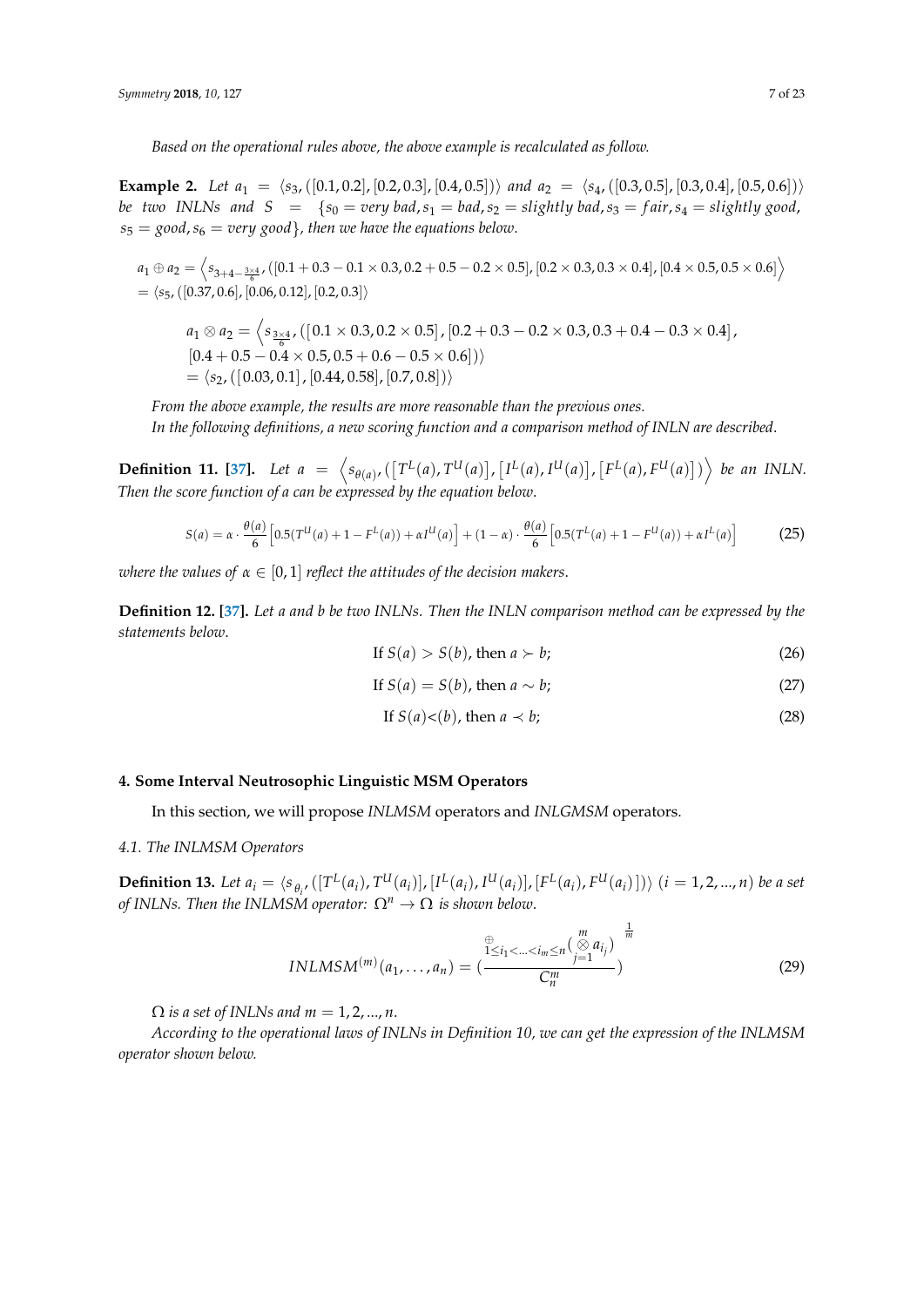**Theorem 1.** Let  $a_i = \langle s_{\theta_i}, ([T^L(a_i), T^U(a_i)], [I^L(a_i), I^U(a_i)], [F^L(a_i), F^U(a_i)]) \rangle$   $(i = 1, 2, ..., n)$  be a set of *INLNs and m* = 1, 2, ..., *n. Then the value aggregated from Definition 13 is still an INLN*.

$$
\langle s \n\begin{pmatrix}\n\sum_{l \cdot (1 - \prod_{k=1}^{C_{ii}^{m}} (1 - \prod_{j=1}^{m} \left(\frac{\theta_{i_{j}(k)}}{I}) - \frac{1}{C_{ii}^{m}} \right)^{\frac{1}{m}} \cdot \left( \left[ \left( 1 - \prod_{k=1}^{C_{ii}^{m}} \left( 1 - \prod_{j=1}^{m} T^{L}_{i_{j}(k)} \right)^{\frac{1}{C_{ii}^{m}} \right)^{\frac{1}{m}} \cdot \left( 1 - \prod_{k=1}^{C_{ii}^{m}} \left( 1 - \prod_{j=1}^{m} T^{U}_{i_{j}(k)} \right)^{\frac{1}{C_{ii}^{m}} \right)^{\frac{1}{m}} \right) \cdot \left( 1 - \prod_{k=1}^{C_{ii}^{m}} \left( 1 - \prod_{j=1}^{m} T^{U}_{i_{j}(k)} \right)^{\frac{1}{C_{ii}^{m}} \right)^{\frac{1}{m}} \cdot \left( 1 - \prod_{k=1}^{C_{ii}^{m}} \left( 1 - \prod_{j=1}^{C_{ii}^{m}} (1 - \prod_{j=1}^{m} \left( 1 - \prod_{j=1}^{C_{ii}^{m}} (1 - \prod_{j=1}^{m} (1 - \prod_{j=1}^{m} \left( 1 - \prod_{j=1}^{m} (1 - \prod_{j=1}^{m} (1 - \prod_{j=1}^{m} (1 - \prod_{j=1}^{m} (1 - \prod_{j=1}^{m} (1 - \prod_{j=1}^{m} (1 - \prod_{j=1}^{m} (1 - \prod_{j=1}^{m} (1 - \prod_{j=1}^{m} (1 - \prod_{j=1}^{m} (1 - \prod_{j=1}^{m} (1 - \prod_{j=1}^{m} (1 - \prod_{j=1}^{m} (1 - \prod_{j=1}^{m} (1 - \prod_{j=1}^{m} (1 - \prod_{j=1}^{m} (1 - \prod_{j=1}^{m} (1 - \prod_{j=1}^{m} (1 - \prod_{j=1}^{m} (1 - \prod_{j=1}^{m} (1 - \prod_{j=1}^{m} (1 - \prod_{j=1}^{m} (1 - \prod_{j=1}^{m} (1 - \prod_{j=1}^{m} (1 - \prod_{j=1}^{m} (1 - \prod_{j=1
$$

 $\omega$ here  $k = 1, 2, ...$ C $_{n}^{m}$ ,  $a_{i_{j}(k)}$  is the  $i_{j}$ th element of  $k$  th permutation.

# **Proof.**

Because

$$
a_{i_{j}(k)} = \left\langle s_{\theta i_{j}(k)}, ((T^{L}i_{j}(k), T^{U}i_{j}(k)), (I^{L}i_{j}(k), I^{U}i_{j}(k)), (F^{L}i_{j}(k), F^{U}i_{j}(k))) \right\rangle (j = 1, 2, ..., m)
$$
\n
$$
\Rightarrow \sum_{j=1}^{m} a_{i_{j}(k)} = \left\langle s_{i_{\text{H}}_{i_{j=1}}^m} \sum_{j=1}^{a_{i_{j}(k)}} \right\rangle \left( \left[ \prod_{j=1}^{m} T^{L}i_{j}(k), \prod_{j=1}^{m} T^{U}i_{j}(k) \right],
$$
\n
$$
\left[ 1 - \prod_{j=1}^{m} \left( 1 - I^{L}i_{j}(k) \right), 1 - \prod_{j=1}^{m} \left( 1 - I^{U}i_{j}(k) \right) \right\rangle, \left[ 1 - \prod_{j=1}^{m} \left( 1 - F^{L}i_{j}(k) \right), 1 - \prod_{j=1}^{m} \left( 1 - F^{U}i_{j}(k) \right) \right] \right\rangle
$$
\n
$$
\Rightarrow \mathcal{P}_{\leq i_{1} < \ldots < i_{m} \leq n} \left( \sum_{j=1}^{m} a_{j} \right) = \left\langle s_{i_{-l} \text{H}} \sum_{j=1}^{m} \left( 1 - \prod_{j=1}^{m} \left( 1 - F^{U}i_{j}(k) \right) \right) \right\rangle,
$$
\n
$$
\left( \left[ 1 - \prod_{k=1}^{m} \left( 1 - \prod_{j=1}^{m} T^{L}i_{j}(k) \right), 1 - \prod_{k=1}^{m} \left( 1 - \prod_{j=1}^{m} T^{U}i_{j}(k) \right) \right],
$$
\n
$$
\left[ \prod_{k=1}^{m} \left( 1 - \prod_{j=1}^{m} \left( 1 - I^{L}i_{j}(k) \right) \right), \prod_{k=1}^{m} \left( 1 - \prod_{j=1}^{m} \left( 1 - I^{U}i_{j}(k) \right) \right) \right] \right\rangle
$$
\n
$$
\Rightarrow \left( \prod_{k=1}^{m} \left( 1 - \prod_{j=1}
$$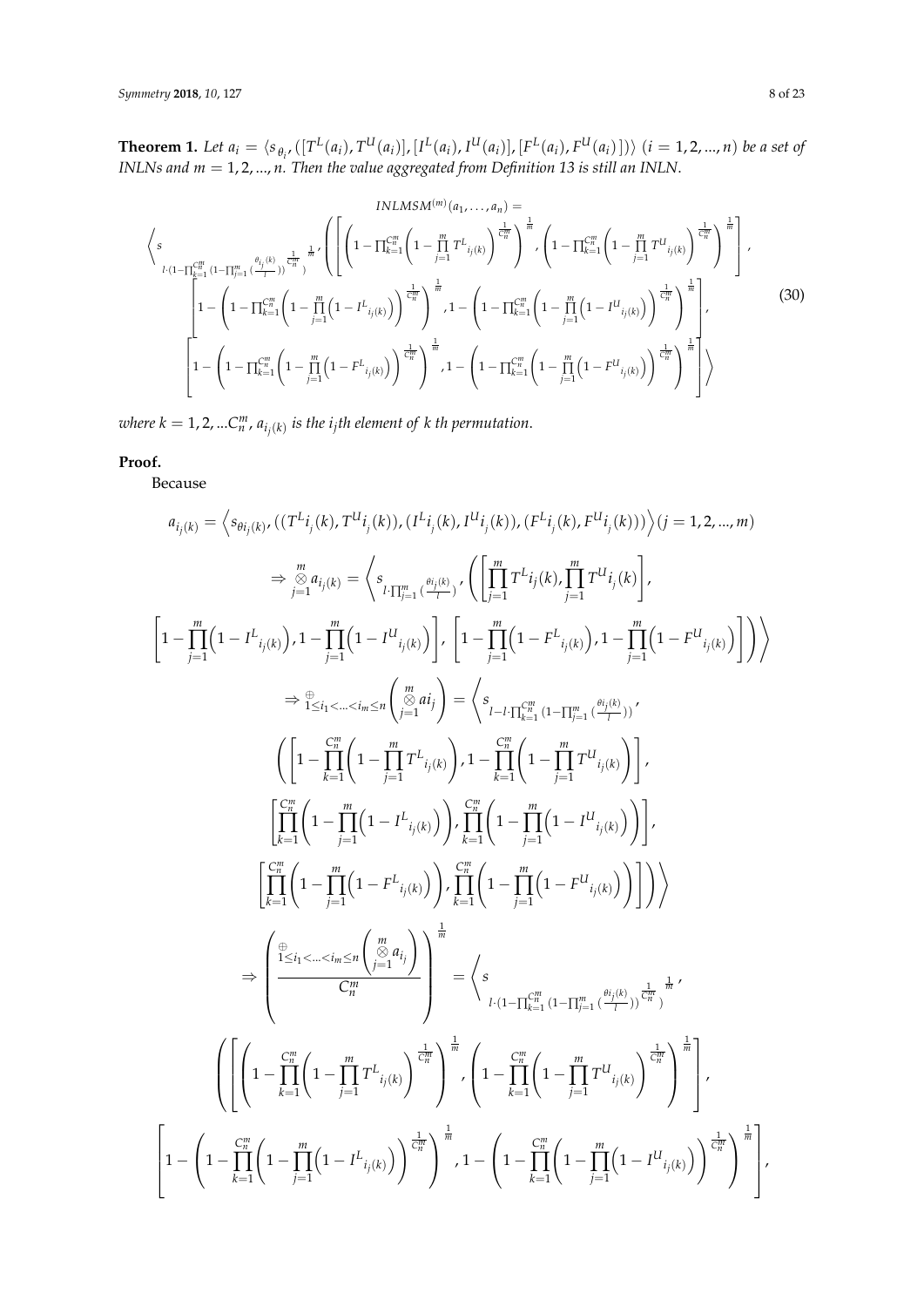$$
\left[1-\left(1-\prod_{k=1}^{C_{n}^{m}}\left(1-\prod_{j=1}^{m}\left(1-F^{L}_{i_{j}(k)}\right)\right)^{\frac{1}{C_{n}^{m}}}\right)^{\frac{1}{m}},1-\left(1-\prod_{k=1}^{C_{n}^{m}}\left(1-\prod_{j=1}^{m}\left(1-F^{U}_{i_{j}(k)}\right)\right)^{\frac{1}{C_{n}^{m}}}\right)^{\frac{1}{m}}\right]\right)\right\rangle
$$

Therefore, Theorem 1 is kept.  $\square$ 

**Property 1.** Let  $x_i = \langle s_{\alpha_i}, ([T^L(x_i), T^U(x_i)], [I^L(x_i), I^U(x_i)], [F^L(x_i), F^U(x_i)]) \rangle$   $(i = 1, 2, ..., n)$  and  $y_i \ = \ \langle s_{\beta_i} , ([T^L(y_i),T^{U}(y_i)], [I^L(y_i),I^U(y_i)], [F^L(y_i),F^{U}(y_i)] ) \rangle \ (i=1,2,...,n)$  be sets of INLNs. There are *four properties of INLMSM*(*m*) *operator, which is shown below*.

- (1) Idempotency. If the INLNs  $x_i = x = (s_{\theta_x}, ([T^L_x, T^U_x], [I^L_x, I^U_x], [F^L_x, F^U_x]))$  for each  $i(i = 1, 2, ..., n)$  and then  $INLMSM^{(m)} = x = \langle s_{\theta_x}, (T_x, I_x, F_x) \rangle$ .
- *(2) Commutativity. If x<sup>i</sup> is a permutation of y<sup>i</sup> for all i* (*i* = 1, 2, ..., *n*) *and then*  $INLMSM^{(m)}(x_1, x_2, ..., x_n) = INLMSM^{(m)}(y_1, y_2, ..., y_n).$
- (3) Monotonicity. If  $\alpha_i \leq \beta_i$ ,  $T^L(x_i) \leq T^L(y_i)$ ,  $T^U(x_i) \leq T^U(y_i)$ ,  $I^L(x_i) \geq I^L(y_i)$ ,  $I^U(x_i) \geq$  $I^U(y_i)$ ,  $F^L(x_i) \geq F^L(y_i)$  and  $F^U(x_i) \geq F^U(y_i)$  for all  $i$   $(i = 1, 2, ..., n)$ , then  $x_i \leq y_i$  and  $INLMSM^{(m)}(x_1, x_2, ..., x_n) \leq INLMSM^{(m)}(y_1, y_2, ..., y_n).$
- *(*4) *Boundedness.* min $\{x_1, x_2, ... x_n\} \leq INLMSM^{(m)}\{x_1, x_2, ... x_n\} \leq \max\{x_1, x_2, ... x_n\}$ ...

# **Proof.**

1 If each  $a_i = x$ , then we get the equation below.

$$
\left\langle s \right\rbrace_{l \cdot (1- \prod_{k=1}^{C_{n}^{m}} (1- \prod_{j=1}^{m} (\frac{\theta_{x}}{f}))^{\frac{1}{C_{n}^{m}}})^{\frac{1}{m}}}, \left( \left[ \left(1- \prod_{k=1}^{C_{n}^{m}} \left(1- \prod_{j=1}^{m} T^{L} x \right)^{\frac{1}{C_{n}^{m}}}\right)^{\frac{1}{m}} , \left(1- \prod_{k=1}^{C_{n}^{m}} \left(1- \prod_{j=1}^{m} T^{U} x \right)^{\frac{1}{C_{n}^{m}}}\right)^{\frac{1}{m}} \right) \right\} \right\} \cdot \left(1- \prod_{k=1}^{C_{n}^{m}} \left(1- \prod_{j=1}^{m} T^{U} x \right)^{\frac{1}{C_{n}^{m}}}\right)^{\frac{1}{m}} \right) \cdot \left(1- \prod_{k=1}^{C_{n}^{m}} \left(1- \prod_{j=1}^{m} (1- \prod_{j=1}^{m} (1- \prod_{j=1}^{m} (1- \prod_{j=1}^{m} (1- \prod_{j=1}^{m} (1- \prod_{j=1}^{m} (1- \prod_{j=1}^{m} (1- \prod_{j=1}^{m} (1- \prod_{j=1}^{m} (1- \prod_{j=1}^{m} (1- \prod_{j=1}^{m} (1- \prod_{j=1}^{m} (1- \prod_{j=1}^{m} (1- \prod_{j=1}^{m} (1- \prod_{j=1}^{m} (1- \prod_{j=1}^{m} (1- \prod_{j=1}^{m} (1- \prod_{j=1}^{m} (1- \prod_{j=1}^{m} (1- \prod_{j=1}^{m} (1- \prod_{j=1}^{m} (1- \prod_{j=1}^{m} (1- \prod_{j=1}^{m} (1- \prod_{j=1}^{m} (1- \prod_{j=1}^{m} (1- \prod_{j=1}^{m} (1- \prod_{j=1}^{m} (1- \prod_{j=1}^{m} (1- \prod_{j=1}^{m} (1- \prod_{j=1}^{m} (1- \prod_{j=1}^{m} (1- \prod_{j=1}^{m} (1- \prod_{j=1}^{m} (1- \prod_{j=1}^{m
$$

- 2 This property is clear and it is now omitted.
- 3 If  $\alpha_i \leq \beta_i$ ,  $T^L(x_i) \leq T^L(y_i)$ ,  $T^U(x_i) \leq T^U(y_i)$ ,  $I^L(x_i) \geq I^L(y_i)$ ,  $I^U(x_i) \geq I^U(y_i)$ ,  $F^L(x_i) \geq F^L(y_i)$ and  $F^{U}(x_i) \geq F^{U}(y_i)$  for all *i*, according to Theorem 1. Since

$$
\prod_{j=1}^{m} \alpha_{i} \leq \prod_{j=1}^{m} \beta_{i}, \prod_{j=1}^{m} T^{L}(x_{i}) \leq \prod_{j=1}^{m} T^{L}(y_{i}), \prod_{j=1}^{m} T^{U}(x_{i}) \leq \prod_{j=1}^{m} T^{U}(y_{i}), \prod_{j=1}^{m} I^{L}(x_{i}) \geq \prod_{j=1}^{m} I^{L}(y_{i}),
$$
  
\n
$$
\prod_{j=1}^{m} I^{U}(x_{i}) \geq \prod_{j=1}^{m} I^{U}(y_{j}), \prod_{j=1}^{m} F^{L}(x_{i}) \geq \prod_{j=1}^{m} F^{L}(y_{j}), \prod_{j=1}^{m} F^{U}(x_{i}) \geq \prod_{j=1}^{m} F^{U}(y_{j})
$$
  
\nthen 
$$
l \cdot \left(1 - \prod_{k=1}^{m} \left(1 - \prod_{j=1}^{m} \frac{\alpha_{i}}{I}\right)^{\frac{1}{C_{m}}} \right)^{\frac{1}{m}} \leq l \cdot \left(1 - \prod_{k=1}^{m} \left(1 - \prod_{j=1}^{m} \frac{\beta_{i}}{I}\right)^{\frac{1}{C_{m}}} \right)^{\frac{1}{m}},
$$
  
\n
$$
\left(1 - \prod_{k=1}^{m} \left(1 - \prod_{j=1}^{m} T^{L}(x_{i})\right)^{\frac{1}{C_{m}^{m}}}\right)^{\frac{1}{m}} \leq \left(1 - \prod_{k=1}^{m} \left(1 - \prod_{j=1}^{m} T^{L}(y_{i})\right)^{\frac{1}{C_{m}^{m}}}\right)^{\frac{1}{m}},
$$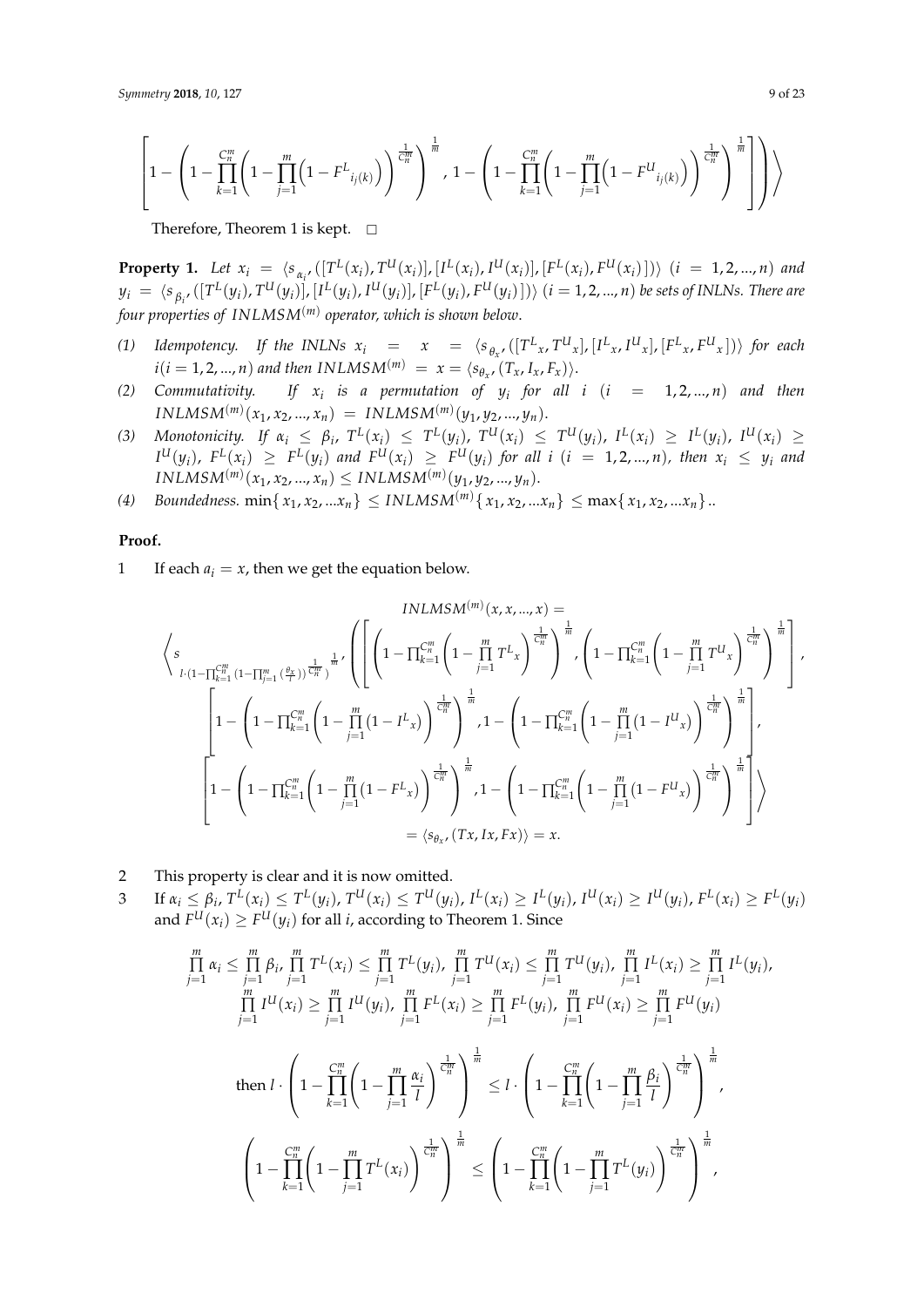*Symmetry* **2018**, *10*, 127 10 of 23

$$
\left(1 - \prod_{k=1}^{C_n^m} \left(1 - \prod_{j=1}^m T^{U}(x_i)\right)^{\frac{1}{C_n^m}}\right)^{\frac{1}{m}} \leq \left(1 - \prod_{k=1}^{C_n^m} \left(1 - \prod_{j=1}^m T^{U}(y_i)\right)^{\frac{1}{C_n^m}}\right)^{\frac{1}{m}},
$$
\n
$$
1 - \left(1 - \prod_{k=1}^{C_n^m} \left(1 - \prod_{j=1}^m \left(1 - I^L(x_i)\right)\right)^{\frac{1}{C_n^m}}\right)^{\frac{1}{m}} \geq 1 - \left(1 - \prod_{k=1}^{C_n^m} \left(1 - \prod_{j=1}^m \left(1 - I^L(y_i)\right)\right)^{\frac{1}{C_n^m}}\right)^{\frac{1}{m}},
$$
\n
$$
1 - \left(1 - \prod_{k=1}^{C_n^m} \left(1 - \prod_{j=1}^m \left(1 - I^U(x_i)\right)\right)^{\frac{1}{C_n^m}}\right)^{\frac{1}{m}} \geq 1 - \left(1 - \prod_{k=1}^{C_n^m} \left(1 - \prod_{j=1}^m \left(1 - I^U(y_i)\right)\right)^{\frac{1}{C_n^m}}\right)^{\frac{1}{m}},
$$
\n
$$
1 - \left(1 - \prod_{k=1}^{C_n^m} \left(1 - \prod_{j=1}^m \left(1 - F^L(x_i)\right)\right)^{\frac{1}{C_n^m}}\right)^{\frac{1}{m}} \geq 1 - \left(1 - \prod_{k=1}^{C_n^m} \left(1 - \prod_{j=1}^m \left(1 - F^L(y_i)\right)\right)^{\frac{1}{C_n^m}}\right)^{\frac{1}{m}},
$$
\n
$$
1 - \left(1 - \prod_{k=1}^{C_n^m} \left(1 - \prod_{j=1}^m \left(1 - F^U(x_i)\right)\right)^{\frac{1}{C_n^m}}\right)^{\frac{1}{m}} \geq 1 - \left(1 - \prod_{k=1}^{C_n^m} \left(1 - \prod_{j=1}^m \left(1 - F^U(y_j)\right)\right)^{\frac{1}{C_n^m}}\right)^{\frac{1}{m}}.
$$

Therefore, we can get the following conclusion.

$$
INLMSM^{(m)}(x_1, x_2, ..., x_n) \leq INLMSM^{(m)}(y_1, y_2, ..., y_n)
$$

4 According to the idempotency, let  $\min\{x_1, x_2, ... x_n\}$  =  $x_a$  =  $INLMSM^{(m)}(x_a, x_a, ..., x_a)$ and  $\max\{x_1, x_2, ... x_n\}$  =  $x_b$  =  $INLMSM^{(m)}(x_b, x_b, ..., x_b)$ . According to the monotonicity, if  $x_a \leq x_i$  and  $x_b \geq x_i$  for all i, then we have  $x_a = INLMSM^{(m)}(x_a, x_a, ..., x_a) \leq$  $INLMSM^{(m)}(x_1, x_2, ..., x_n)$  and

$$
INLMSM^{(m)}(x_1, x_2, ..., x_n) \le x_b = INLMSM^{(m)}(x_b, x_b, ..., x_b).
$$

Therefore, we can get the conclusion below.

$$
\min\{x_1, x_2, ... x_n\} \leq INLMSM^{(m)}\{x_1, x_2, ... x_n\} \leq \max\{x_1, x_2, ... x_n\}.
$$

Furthermore, the *INLMSM*(*m*) operator would degrade to some particular forms when *m* takes some special values.

(1) When  $m = 1$ , we have the formula below.

$$
INLMSM^{(1)}(x_1, x_2, ... x_n) = \left(\frac{\oplus_{i=1}^n x_i}{C_n^1}\right) =
$$
\n
$$
\left\langle s \left(1 - \prod_{k=1}^n (1 - \bar{r})^{\frac{1}{n}}\right) \left(\left[1 - \prod_{k=1}^n (1 - T^L_k)^{\frac{1}{n}}\right] - \prod_{k=1}^n (1 - T^U_k)^{\frac{1}{n}}\right],
$$
\n
$$
\left[\prod_{k=1}^n (I^L_k)^{\frac{1}{n}}\right] \prod_{k=1}^n (I^U_k)^{\frac{1}{n}}\right], \left[\prod_{k=1}^n (F^L_k)^{\frac{1}{n}}\right] \prod_{k=1}^n (F^U_k)^{\frac{1}{n}}\right]\right\rangle
$$
\n(31)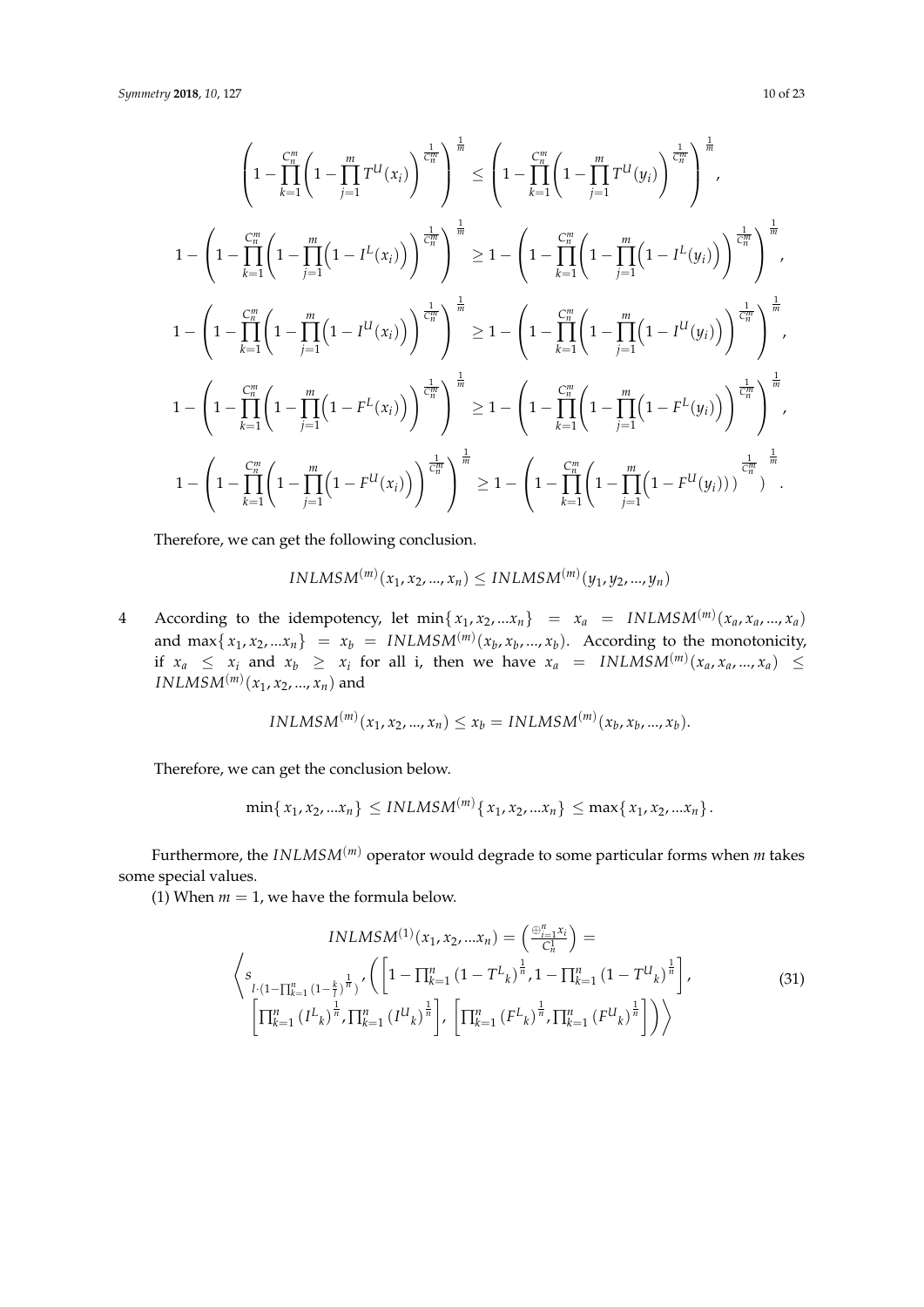(2) When  $m = 2$ , we have the formula below.

$$
\langle s \n\begin{pmatrix}\n\sinh(2^{i}(x_{1}, x_{2}, \ldots x_{n})) \\
\sinh(2^{i}(\pi_{1}-\prod_{k=1}^{C_{n}}(1-\Pi_{k=1}^{C_{n}}(1-\Pi_{k=1}^{C_{n}}(1-\Pi_{k=1}^{C_{n}}(1-\Pi_{k=1}^{C_{n}}(1-\Pi_{k=1}^{C_{n}}(1-\Pi_{k=1}^{C_{n}}(1-\Pi_{k=1}^{C_{n}}(1-\Pi_{k=1}^{C_{n}}(1-\Pi_{k=1}^{C_{n}}(1-\Pi_{k=1}^{C_{n}}(1-\Pi_{k=1}^{C_{n}}(1-\Pi_{k=1}^{C_{n}}(1-\Pi_{k=1}^{C_{n}}(1-\Pi_{k=1}^{C_{n}}(1-\Pi_{k=1}^{C_{n}}(1-\Pi_{k=1}^{C_{n}}(1-\Pi_{k=1}^{C_{n}}(1-\Pi_{k=1}^{C_{n}}(1-\Pi_{k=1}^{C_{n}}(1-\Pi_{k=1}^{C_{n}}(1-\Pi_{k=1}^{C_{n}}(1-\Pi_{k=1}^{C_{n}}(1-\Pi_{k=1}^{C_{n}}(1-\Pi_{k=1}^{C_{n}}(1-\Pi_{k=1}^{C_{n}}(1-\Pi_{k=1}^{C_{n}}(1-\Pi_{k=1}^{C_{n}}(1-\Pi_{k=1}^{C_{n}}(1-\Pi_{k=1}^{C_{n}}(1-\Pi_{k=1}^{C_{n}}(1-\Pi_{k=1}^{C_{n}}(1-\Pi_{k=1}^{C_{n}}(1-\Pi_{k=1}^{C_{n}}(1-\Pi_{k=1}^{C_{n}}(1-\Pi_{k=1}^{C_{n}}(1-\Pi_{k=1}^{C_{n}}(1-\Pi_{k=1}^{C_{n}}(1-\Pi_{k=1}^{C_{n}}(1-\Pi_{k=1}^{C_{n}}(1-\Pi_{k=1}^{C_{n}}(1-\Pi_{k=1}^{C_{n}}(1-\Pi_{k=1}^{C_{n}}(1-\Pi_{k=1}^{C_{n}}(1-\Pi_{k=1}^{C_{n}}(1-\Pi_{k=1}^{C_{n}}(1-\Pi_{k=1}^{C_{n}}(1-\Pi_{k=1}^{C_{n}}(1-\Pi_{k=1}^{C_{n}}(1-\Pi_{k=1}^{C_{n}}(1-\Pi_{k=1}^{C_{n
$$

(3) When  $m = n$ , the *INLMSM*<sup>(*m*)</sup> operator would reduce to the following form.

$$
INLMSM^{(n)}(x_1, ..., x_n) =
$$
\n
$$
\left\langle s_{\iota(\prod_{j=1}^n {e_j})^{\frac{1}{n}}}, \left( \left[ \left( \prod_{j=1}^n T^{L_j} \right)^{\frac{1}{n}} , \left( \prod_{j=1}^n T^{U_j} \right)^{\frac{1}{n}} \right], \left[ 1 - \left( \prod_{j=1}^n (1 - I^{L_j}) \right)^{\frac{1}{n}} , 1 - \left( \prod_{j=1}^n (1 - I^{U_j}) \right)^{\frac{1}{n}} \right] \right\rangle
$$
\n
$$
\left[ 1 - \left( \prod_{j=1}^n (1 - F^{L_j}) \right)^{\frac{1}{n}} , 1 - \left( \prod_{j=1}^n (1 - F^{U_j}) \right)^{\frac{1}{n}} \right] \right\rangle \right\rangle
$$
\n(33)

$$
\Box
$$

f  $\vert 1 \sqrt{ }$  $\overline{ }$ 

**Definition 14.** Let  $a_i = \langle s_{\theta_i}, ([T^L(a_i), T^U(a_i)], [I^L(a_i), I^U(a_i)], [F^L(a_i), F^U(a_i)]) \rangle$   $(i = 1, 2, ..., n)$  be a set *of INLNs. Then the INLGMSM operator:*  $\Omega^n \to \Omega$  *is shown below.* 

$$
INLGMSM^{(m,p_1,p_2,...,p_m)}(a_1,...,a_n) = \left(\frac{\bigoplus \{1 \leq i_1 < ... < i_m \leq n \binom{m}{\varnothing} a_{i_j}^{p_j}\}}{C_n^m}\right)^{\frac{1}{p_1 + p_2 + ... + p_m}}.
$$
(34)

 $\Omega$  *is a set of INLNs and m* = 1, 2, ..., *n*.

*According to the operational laws of INLNs in Definition 10, we can get the expression of the INLMSM operator shown below*.

**Theorem 2.** Let  $a_i = \langle s_{\theta_i}, ([T^L(a_i), T^U(a_i)], [I^L(a_i), I^U(a_i)], [F^L(a_i), F^U(a_i)]) \rangle$   $(i = 1, 2, ..., n)$  be a set of *INLNs and m* = 1, 2, ..., *n. Then the value aggregated from Definition 14 is still an INLN*.

$$
INLGMSM^{(m,p_1,p_2,...,p_m)}(a_1,...,a_n) = \left\langle s \prod_{l \cdot (1-\prod_{k=1}^{cm} (1-\prod_{j=1}^{m} (\frac{e_{ij}(k)}{l}))^{p_j} \right\rangle \frac{1}{C_H^{m}})} \frac{1}{p_1+p_2+...+p_m} \right\rangle
$$
\n
$$
\left( \left[ \left( 1 - \prod_{k=1}^{cm} \left( 1 - \prod_{j=1}^{m} (T^{L}_{i_{j}(k)})^{p_j} \right)^{\frac{1}{C_H^{m}}} \right)^{\frac{1}{p_1+p_2+...+p_m}} \right\rangle
$$
\n
$$
\left( 1 - \prod_{k=1}^{cm} \left( 1 - \prod_{j=1}^{m} (T^{U}_{i_{j}(k)})^{p_j} \right)^{\frac{1}{C_H^{m}}}} \right)^{\frac{1}{p_1+p_2+...+p_m}} \right\rangle,
$$
\n
$$
\left[ 1 - \left( 1 - \prod_{k=1}^{cm} \left( 1 - \prod_{j=1}^{m} (1 - I^{L}_{i_{j}(k)})^{p_j} \right)^{\frac{1}{C_H^{m}}}} \right)^{\frac{1}{p_1+p_2+...+p_m}} \right\rangle,
$$
\n
$$
1 - \left( 1 - \prod_{k=1}^{cm} \left( 1 - \prod_{j=1}^{m} (1 - I^{U}_{i_{j}(k)})^{p_j} \right)^{\frac{1}{C_H^{m}}}} \right)^{\frac{1}{p_1+p_2+...+p_m}} \right\rangle,
$$
\n
$$
1 - \prod_{k=1}^{cm} \left( 1 - F^{L}_{i_{j}(k)})^{p_j} \right)^{\frac{1}{C_H^{m}}} \left( 1 - \prod_{k=1}^{cm} \left( 1 - \prod_{j=1}^{cm} \left( 1 - \prod_{j=1}^{cm} \left( 1 - F^{U}_{i_{j}(k)})^{p_j} \right)^{\frac{1}{C_H^{m}}}} \right)^{\frac{1}{p_1+p_2+...+p_m}} \right) \right\}
$$
\n
$$
(35)
$$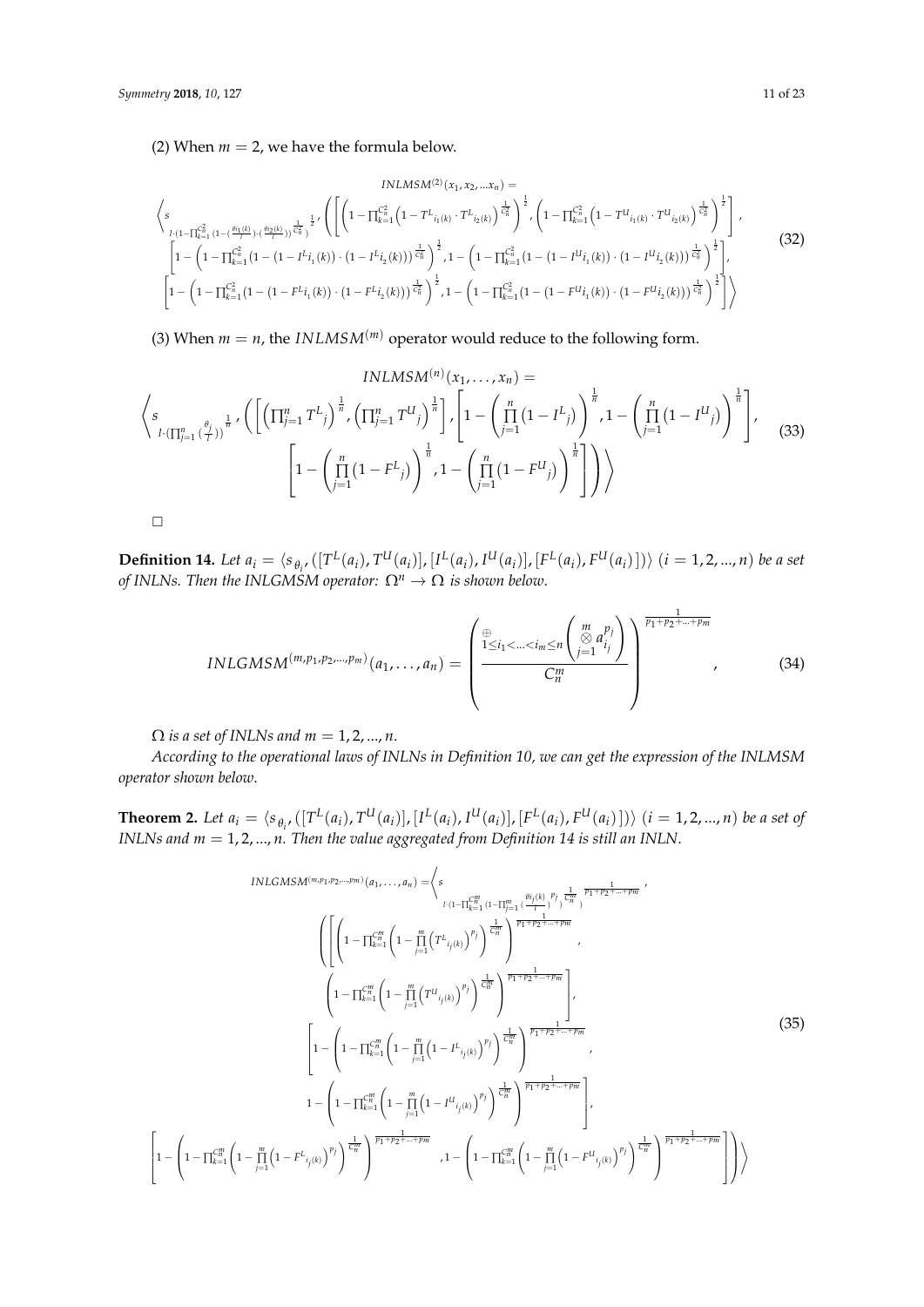where  $k=1,2,...C_n^m$ ,  $a_{i_j(k)}$  is the  $i_j$ th element of  $k_j$ th permutation. Therefore, Theorem 2 is kept. The process of *proof is similar to Theorem 1 and is now omitted.*

**Property 2.** Let  $x_i = \langle s_{\alpha_i}, ([T^L(x_i), T^U(x_i)], [I^L(x_i), I^U(x_i)], [F^L(x_i), F^U(x_i)]) \rangle$   $(i = 1, 2, ..., n)$  and  $y_i \;\; = \;\; \langle s_{\beta_i} , ([T^L(y_i),T^U(y_i)], [I^L(y_i),I^U(y_i)], [F^L(y_i),F^U(y_i)] \rangle \; (i \; = \; 1,2,...,n)$  be two sets of INLNs. *There are four properties of INLGMSM*(*m*,*p*<sup>1</sup> ,*p*2,...,*pm*) *operator shown as follows.*

- 1 Idempotency. If the INLNs  $x_i = x = \langle s_{\theta_x}, ([T^L_x, T^U_x], [I^L_x, I^U_x], [F^L_x, F^U_x]) \rangle$  for each  $i(i = 1, 2, ..., n)$  and then *INLGMSM*<sup> $(m, p_1, p_2, ..., p_m) = x = \langle s_{\theta_x}, (T_x, I_x, F_x) \rangle$ .</sup>
- 2 Commutativity. If  $x_i$  is a permutation of  $y_i$  for all  $I$   $(i = 1, 2, ..., n)$ , and then  $INLGMSM^{(m,p_1,p_2,...,p_m)}(x_1,x_2,...,x_n) = INLGMSM^{(m,p_1,p_2,...,p_m)}(y_1,y_2,...,y_n).$
- 3 Monotonicity. If  $\alpha_i \leq \beta_i$ ,  $T^L(x_i) \leq T^L(y_i)$ ,  $T^U(x_i) \leq T^U(y_i)$ ,  $I^L(x_i) \geq I^L(y_i)$ ,  $I^U(x_i) \geq$  $I^U(y_i)$ ,  $F^L(x_i) \geq F^L(y_i)$  and  $F^U(x_i) \geq F^U(y_i)$  for all  $i$   $(i = 1, 2, ..., n)$ , then  $x_i \leq y_i$  and  $INLGMSM^{(m,p_1,p_2,...,p_m)}(x_1,x_2,...,x_n)\leq INLGMSM^{(m,p_1,p_2,...,p_m)}(y_1,y_2,...,y_n).$
- 4 Boundedness.  $\min\{x_1, x_2, ... x_n\} \leq INLGMSM^{(m,p_1,p_2,...,p_m)}\{x_1, x_2, ... x_n\} \leq \max\{x_1, x_2, ... x_n\}.$

The proofs are similar to Property 1, which are now omitted.

Furthermore, the  $INLGMSM^{(m,p_1,p_2,...,p_m)}$  operator would degrade to some particular forms when *m* takes some special values.

(1) When  $m = 1$ , we have the following formula.

$$
INLGMSM^{(1)}(x_1, x_2, ..., x_n) = \left(\frac{\bigoplus_{i=1}^n x^{iP_1}}{C_n^1}\right)^{\frac{1}{P_1}} =
$$
\n
$$
\left\langle s \left(1-\prod_{k=1}^n (1-(\frac{k}{p})^{p_1})^{\frac{1}{n}}\right)^{\frac{1}{p_1}} \cdot \left( \left[\left(1-\prod_{k=1}^n \left(1-(T^L_k)^{p_1}\right)^{\frac{1}{n}}\right)^{\frac{1}{n}}\right)^{\frac{1}{p_1}} \cdot \left(1-\prod_{k=1}^n \left(1-(T^U_k)^{p_1}\right)^{\frac{1}{n}}\right)^{\frac{1}{n}}\right]^{\frac{1}{p_1}} \right\rangle
$$
\n
$$
\left[1-\left(1-\prod_{k=1}^n \left(1-(1-I^Li_1(k))^{p_1}\right)^{\frac{1}{n}}\right)^{\frac{1}{n}}\right)^{\frac{1}{n_1}}, 1-\left(1-\prod_{k=1}^n \left(1-(1-I^Ui_1(k))^{p_1}\right)^{\frac{1}{n}}\right)^{\frac{1}{n_1}}\right],
$$
\n
$$
\left[1-\left(1-\prod_{k=1}^n \left(1-(1-F^Li_1(k))^{p_1}\right)^{\frac{1}{n}}\right)^{\frac{1}{n_1}}, 1-\left(1-\prod_{k=1}^n \left(1-(1-F^Ui_1(k))^{p_1}\right)^{\frac{1}{n}}\right)^{\frac{1}{n_1}}\right]\right\rangle
$$
\n
$$
(36)
$$

(2) When  $m = 2$ , we have the following formula.

$$
INLMSM^{(2)}(x_1, x_2, ..., x_n) =
$$
\n
$$
\left\langle s \prod_{l \cdot (1 - \prod_{k=1}^{C_n^2} (1 - (\frac{\theta i_1(k)}{l})^{p_1} \cdot (\frac{\theta i_2(k)}{l})^{p_2})^{\frac{1}{C_n^2}})^{\frac{1}{p_1 + p_2}} \cdot \left( 1 - \prod_{k=1}^{C_n^2} \left( 1 - (T^{U_{i_1(k)}})^{P_1} \cdot (T^{U_{i_2(k)}})^{p_2} \right)^{\frac{1}{C_n^2}} \right)^{\frac{1}{p_1 + p_2}}
$$
\n
$$
\left[ 1 - \left( 1 - \prod_{k=1}^{C_n^2} \left( 1 - (1 - I^{L_{i_1(k)}})^{P_1} \cdot (1 - I^{L_{i_2(k)}})^{P_2} \right)^{\frac{1}{C_n^2}} \right)^{\frac{1}{p_1 + p_2}},
$$
\n
$$
1 - \left( 1 - \prod_{k=1}^{C_n^2} \left( 1 - (1 - I^{U_{i_1(k)}})^{P_1} \cdot (1 - I^{U_{i_2(k)}})^{P_2} \right)^{\frac{1}{C_n^2}} \right)^{\frac{1}{p_1 + p_2}},
$$
\n
$$
\left[ 1 - \left( 1 - \prod_{k=1}^{C_n^2} \left( 1 - (1 - I^{U_{i_1(k)}})^{P_1} \cdot (1 - I^{U_{i_2(k)}})^{P_2} \right)^{\frac{1}{C_n^2}} \right)^{\frac{1}{p_1 + p_2}},
$$
\n
$$
\left[ 1 - \left( 1 - \prod_{k=1}^{C_n^2} \left( 1 - (1 - F^{L_{i_1(k)}})^{P_1} \cdot (1 - F^{L_{i_2(k)}})^{P_2} \right)^{\frac{1}{C_n^2}} \right)^{\frac{1}{p_1 + p_2}},
$$
\n
$$
1 - \left( 1 - \prod_{k=1}^{C_n^2} \left( 1 - (1 - F^{U_{i_1(k)}})^{P_1} \cdot (1 - F^{U_{i_2(k)}})^{P_2} \right)^{\frac{1}{C_n^2}} \right)^{\frac{1}{p_1 + p_2}},
$$
\n
$$
(37)
$$

When  $m = 2$ , the *INLGMSM*<sup> $(m, p_1, p_2, ..., p_m)$  operator would reduce to the BM for INLNs</sup> (INLGBM) operator.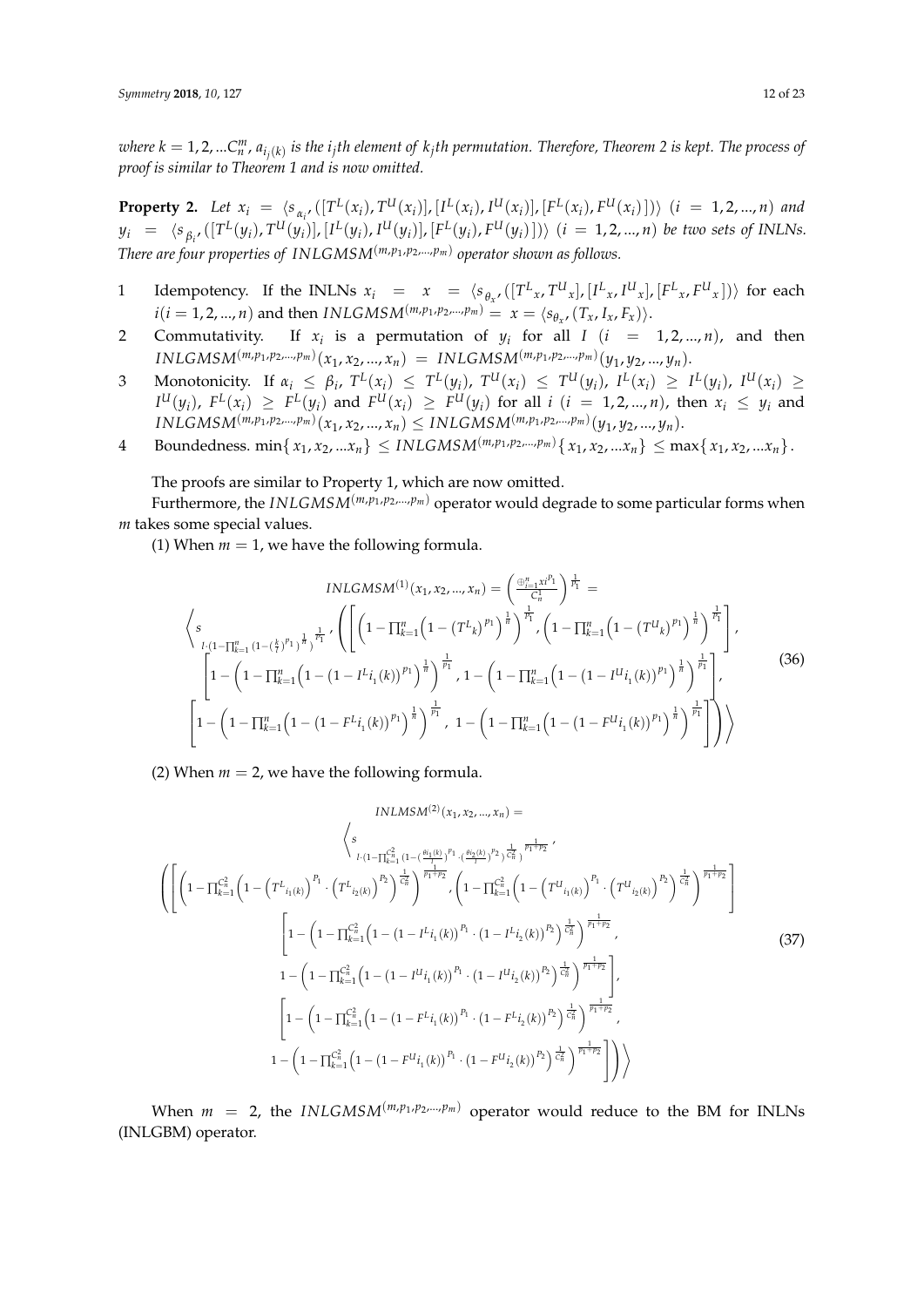(3) When  $m = n$ , the *INLMSM*<sup>(*m*)</sup> operator would reduce to the form below.

$$
INLGMSM^{(n,p_1,p_2,...,p_m)}(a_1,...,a_n) =
$$
\n
$$
\left\langle s \prod_{l:\prod_{j=1}^n \left(\frac{\theta_j(k)}{I}\right)^{p_j}} \frac{\theta_1(k)}{p_1 + p_2 + ... + p_n}, \right\rangle
$$
\n
$$
\left( \left[ \left( \prod_{j=1}^n \left(T^L_{i_j(k)}\right)^{p_j} \right)^{\frac{1}{p_1 + p_2 + ... + p_n}}, \left( \prod_{j=1}^n \left(T^L_{i_j(k)}\right)^{p_j} \right)^{\frac{1}{p_1 + p_2 + ... + p_n}} \right], \right\}
$$
\n
$$
\left[ 1 - \left( \prod_{j=1}^m \left(1 - I^L_{i_j(k)}\right)^{p_j} \right)^{\frac{1}{p_1 + p_2 + ... + p_n}}, 1 - \left( \prod_{j=1}^m \left(1 - I^L_{i_j(k)}\right)^{p_j} \right)^{\frac{1}{p_1 + p_2 + ... + p_n}} \right], \right\}
$$
\n
$$
\left[ 1 - \left( \prod_{j=1}^m \left(1 - F^L_{i_j(k)}\right)^{p_j} \right)^{\frac{1}{p_1 + p_2 + ... + p_n}}, 1 - \left( \prod_{j=1}^m \left(1 - F^L_{i_j(k)}\right)^{p_j} \right)^{\frac{1}{p_1 + p_2 + ... + p_n}} \right] \right\rangle \right\rangle
$$
\n
$$
(38)
$$

## *4.2. Some Weighted INLMSM Operators*

We will introduce two operators, which are the weighted forms of the *INLMSM* operator and *INLGMSM* operator.

**Definition 15.** Let  $a_i = \langle s_{\theta_i}, ([T^L(a_i), T^U(a_i)], [I^L(a_i), I^U(a_i)], [F^L(a_i), F^U(a_i)]) \rangle$  i  $(i = 1, 2, ..., n)$  be *a* set of INLNs. Let  $\omega = (\omega_1, \omega_2, ..., \omega_n)$  T is the weight vector and satisfies  $\sum_{i=1}^n \omega_i = 1$  with  $\omega_i >$  $0$  ( $i = 1, 2, ..., n$ ). Each  $\omega_i$  represents the importance of  $a_i$ . Then the WINLMSM operator:  $\Omega^n \to \Omega$  is *defined below*. 1

$$
WINLMSM^{(m)}(a_1,\ldots,a_n) = \left(\frac{\sum_{1 \leq i_1 < \ldots < i_m \leq n}^m \left(\sum_{j=1}^m \left(n\omega_{i_j}\right)a_{i_j}\right)}{C_n^m}\right)^{\overline{m}}, \qquad (39)
$$

 $\Omega$  *is a set of INLNs and m* = 1, 2, ..., *n*.

 $\sqrt{ }$ 

 $\overline{1}$ 

*According to the operational laws of INLNs in Definition 10, we can get the expression of the WINLMSM operator, which is shown below.*

**Theorem 3.** Let  $a_i = \langle s_{\theta_i}, ([T^L(a_i), T^U(a_i)], [I^L(a_i), I^U(a_i)], [F^L(a_i), F^U(a_i)]) \rangle$  i  $(i = 1, 2, ..., n)$  be a set of *INLNs and m* = 1, 2, ..., *n, then the value aggregated from Definition 15 is still a WINLMSM operator*.

WINLMSM<sup>(m)</sup> (a<sub>1</sub>,..., a<sub>n</sub>) = 
$$
\langle s
$$
  
\n
$$
\left\{ \left[ \left( 1 - \prod_{k=1}^{C_m^m} \left( 1 - \prod_{j=1}^m (1 - (1 - T^{L_{i_{j(k)}}})^{n \omega_{i_j}}) \right)^{\frac{1}{C_m^m}} \right)^{\frac{1}{m}} \right]^{\frac{1}{m}} \right\}^{\frac{1}{m}}
$$
\n
$$
\left( 1 - \prod_{k=1}^{C_m^m} \left( 1 - \prod_{j=1}^m (1 - (1 - T^{L_{i_{j(k)}}})^{n \omega_{i_j}}) \right)^{\frac{1}{C_m^m}} \right)^{\frac{1}{m}}
$$
\n
$$
\left( 1 - \prod_{k=1}^{C_m^m} \left( 1 - \prod_{j=1}^m (1 - (1 - T^{L_{i_{j(k)}}})^{n \omega_{i_j}}) \right)^{\frac{1}{C_m^m}} \right)^{\frac{1}{m}}
$$
\n
$$
\left[ 1 - \left( 1 - \prod_{k=1}^{C_m^m} \left( 1 - \prod_{j=1}^m (1 - (T^{L_{i_{j(k)}}})^{n \omega_{i_j}}) \right)^{\frac{1}{C_m^m}} \right)^{\frac{1}{m}} \right],
$$
\n
$$
1 - \left( 1 - \prod_{k=1}^{C_m^m} \left( 1 - \prod_{j=1}^m (1 - (T^{L_{i_{j(k)}}})^{n \omega_{i_j}}) \right)^{\frac{1}{C_m^m}} \right)^{\frac{1}{m}}
$$
\n
$$
\left[ 1 - \left( 1 - \prod_{k=1}^{C_m^m} \left( 1 - (T^{L_{i_{j(k)}}})^{n \omega_{i_j}} \right) \right)^{\frac{1}{C_m^m}} \right], 1 - \left( 1 - \prod_{k=1}^{C_m^m} \left( 1 - \prod_{j=1}^m (1 - (F^{L_{i_{j(k)}}})^{n \omega_{i_j}}) \right)^{\frac{1}{C_m^m}} \right)^{\frac{1}{m}} \right] \right)
$$
\n
$$
\left\{ 1 - \left( 1 - \prod_{k=1}^{C_m^m} \left( 1 - (F^{L_{i_{j(k)}}})^{n \omega_{i_j}} \right) \right)^{\frac{1}{C_m^
$$

 $\omega$ here  $k=1,2,...,C_n^m$  ,  $a_{i_j(k)}$  is the  $i_j$ th element of kth permutation. The process of proof is similar to Theorem 1. *Now it is omitted.*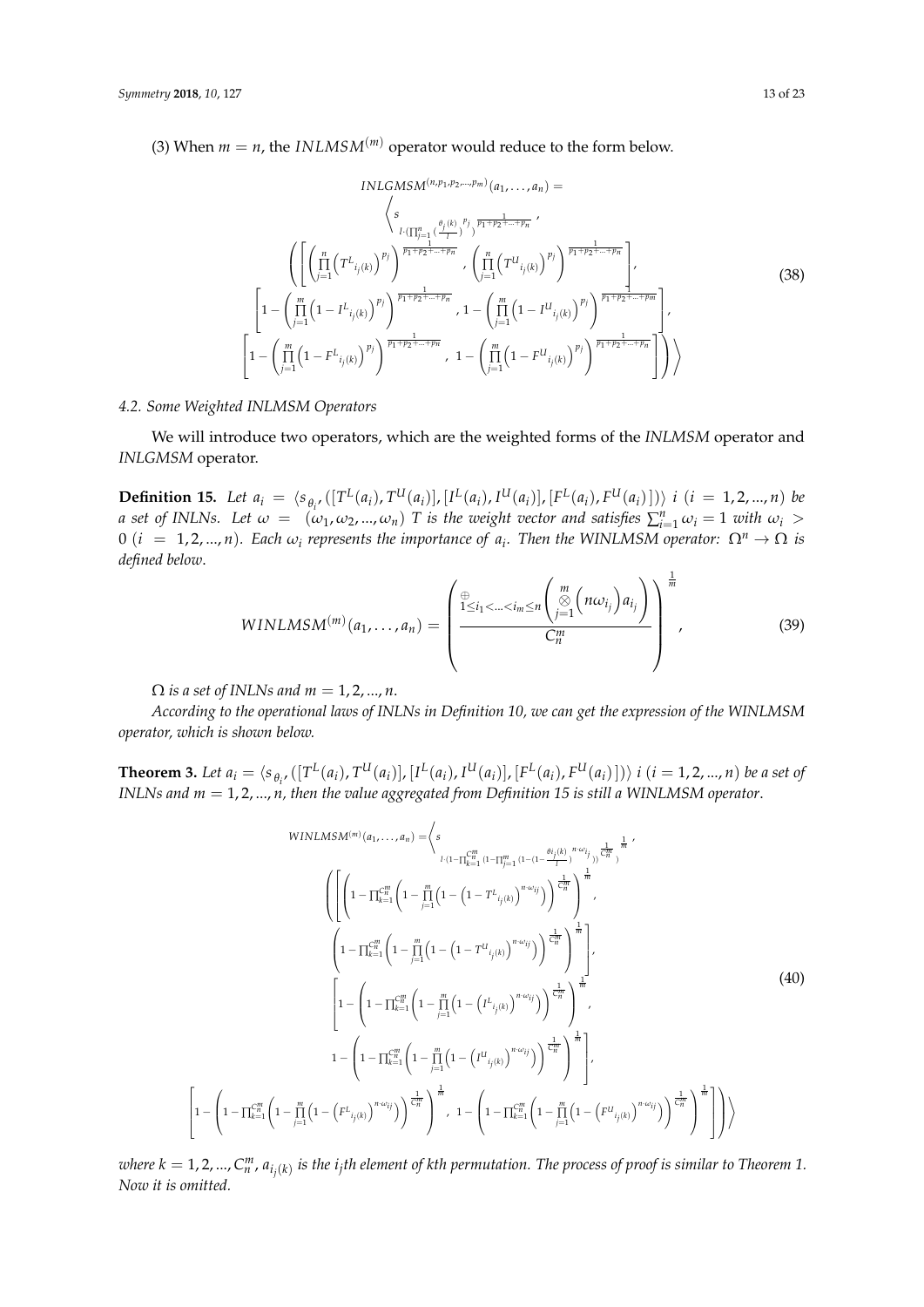**Property 3.** Let  $x_i = \langle s_{\alpha_{i'}}([T^L(x_i), T^U(x_i)], [I^L(x_i), I^U(x_i)], [F^L(x_i), F^U(x_i)]\rangle \ (i = 1, 2, ..., n)$  and  $y_i =$  $\langle s_{\beta_{i'}}([T^L(y_i),T^U(y_i)],[I^L(y_i),I^U(y_i)],[F^L(y_i),F^U(y_i)])\rangle$   $(i=1,2,...,n)$  be sets of INLNs. There are some *properties of the W INLMSM*(*m*) *operator as shown below.*

- *1 Reducibility. When*  $\omega =$  $\frac{1}{n}, \frac{1}{n}, \ldots, \frac{1}{n}$  , then  $WINLMSM^{(m)}(a_1, a_2, \ldots, a_n)$  = *INLMSM*<sup> $(m)$ </sup> $(a_1, a_2, ..., a_n)$ .
- 2 Monotonicity. If  $\alpha_i \leq \beta_i$ ,  $T^L(x_i) \leq T^L(y_i)$ ,  $T^U(x_i) \leq T^U(y_i)$ ,  $I^L(x_i) \geq I^L(y_i)$ ,  $I^U(x_i) \geq$  $I^U(y_i)$ ,  $F^L(x_i) \geq F^L(y_i)$  and  $F^U(x_i) \geq F^U(y_i)$  for all  $i$   $(i = 1, 2, ..., n)$ , then  $x_i \leq y_i$  and  $WINLMSM<sup>(m)</sup>(x_1, x_2, ..., x_n) \leq WINLMSM<sup>(m)</sup>(y_1, y_2, ..., y_n).$
- *3 Boundedness.* min $\{x_1, x_2, ... x_n\} \le$  *WINLMSM*<sup> $(m)$ </sup> $\{x_1, x_2, ... x_n\} \le$  max $\{x_1, x_2, ... x_n\}$ .

## **Proof.**

1 If  $\omega = (\frac{1}{n}, \frac{1}{n}, ..., \frac{1}{n})$ , then  $WINLMSM^{(m)}(a_1, a_2, ..., a_n)$ 

$$
\left\langle s \right\rangle_{l \cdot (1 - \prod_{k=1}^{C_{m}^{m}} (1 - \prod_{j=1}^{m} (1 - (1 - \frac{a_{i_{j}(k)}}{l}))^{n \frac{1}{n}})^{n \frac{1}{n}} s^{n \frac{1}{n}} s^{n \frac{1}{n}} s^{n \frac{1}{n}} s^{n \frac{1}{n}} s^{n \frac{1}{n}} s^{n \frac{1}{n}} s^{n \frac{1}{n}} s^{n \frac{1}{n}} s^{n \frac{1}{n}} s^{n \frac{1}{n}} s^{n \frac{1}{n}} s^{n \frac{1}{n}} s^{n \frac{1}{n}} s^{n \frac{1}{n}} s^{n \frac{1}{n}} s^{n \frac{1}{n}} s^{n \frac{1}{n}} s^{n \frac{1}{n}} s^{n \frac{1}{n}} s^{n \frac{1}{n}} s^{n \frac{1}{n}} s^{n \frac{1}{n}} s^{n \frac{1}{n}} s^{n \frac{1}{n}} s^{n \frac{1}{n}} s^{n \frac{1}{n}} s^{n \frac{1}{n}} s^{n \frac{1}{n}} s^{n \frac{1}{n}} s^{n \frac{1}{n}} s^{n \frac{1}{n}} s^{n \frac{1}{n}} s^{n \frac{1}{n}} s^{n \frac{1}{n}} s^{n \frac{1}{n}} s^{n \frac{1}{n}} s^{n \frac{1}{n}} s^{n \frac{1}{n}} s^{n \frac{1}{n}} s^{n \frac{1}{n}} s^{n \frac{1}{n}} s^{n \frac{1}{n}} s^{n \frac{1}{n}} s^{n \frac{1}{n}} s^{n \frac{1}{n}} s^{n \frac{1}{n}} s^{n \frac{1}{n}} s^{n \frac{1}{n}} s^{n \frac{1}{n}} s^{n \frac{1}{n}} s^{n \frac{1}{n}} s^{n \frac{1}{n}} s^{n \frac{1}{n}} s^{n \frac{1}{n}} s^{n \frac{1}{n}} s^{n \frac{1}{n}} s^{n \frac{1}{n}} s^{n \frac{1}{n}} s^{n \frac{1}{n}} s^{n \frac{1}{n}} s^{n \frac{1}{n}} s^{n \frac{1}{n}} s^{n \frac{1}{n}} s^{n \frac{1}{n}} s^{n \frac{1}{n}} s^{n \frac{1}{n}} s^{n \frac{1}{n}} s^{n \frac{1
$$

2 The proofs of Monotonicity and Boundedness are similar to Property 1, which are now omitted.

Furthermore, the *WINLMSM*(*m*) operator would degrade a particular form when *m* takes some special values.

(1) When  $m = 1$ , we have the formula below.

$$
\langle \mathbf{WINLMSM}^{(1)}(a_1, \dots, a_n) =
$$
\n
$$
\langle \mathbf{s}_{l \cdot (1-\prod_{i=1}^n (1-\frac{\theta_i}{l})^{\omega_i}} \rangle \cdot \left( \left[ \left( 1 - \prod_{i=1}^n \left( 1 - T_i^L \right)^{\omega_i} \right), \left( 1 - \prod_{i=1}^n \left( 1 - T_i^U \right)^{\omega_i} \right) \right], \left[ \prod_{i=1}^n \left( T_i^L \right)^{\omega_i} \right], \left[ \prod_{i=1}^n \left( F_i^L \right)^{\omega_i}, \prod_{i=1}^n \left( F_i^L \right)^{\omega_i} \right] \rangle \rangle
$$
\n
$$
\langle 41 \rangle
$$

(2) When  $m = 2$ , we have the formula below.

WINLMSM<sup>(2)</sup>(a<sub>1</sub>,...,a<sub>n</sub>) = 
$$
\langle s
$$
  
\n
$$
l \cdot (1 - \prod_{k=1}^{C_n^2} (1 - (1 - (1 - \frac{\theta i_1(k)}{l}))^{n \cdot \omega_{i_1}}) \cdot (1 - (1 - \frac{\theta i_2(k)}{l}))^{n \cdot \omega_{i_2}}) \frac{1}{C_n^2} \frac{1}{2} \rangle
$$
\n
$$
\left( \left[ \left( 1 - \prod_{k=1}^{C_n^2} \left( 1 - \left( 1 - \left( 1 - \frac{1}{l_1(k)} \right)^{n \cdot \omega_{i_1}} \right) \right) \cdot \left( 1 - \left( 1 - \frac{1}{l_2(k)} \right)^{n \cdot \omega_{i_2}} \right) \right) \frac{1}{C_n^2} \right]^{\frac{1}{2}},
$$
\n
$$
\left( 1 - \prod_{k=1}^{C_n^2} \left( 1 - \left( 1 - \left( 1 - \frac{1}{l_1(k)} \right)^{n \cdot \omega_{i_1}} \right) \cdot \left( 1 - \left( 1 - \frac{1}{l_2(k)} \right)^{n \cdot \omega_{i_2}} \right) \right) \frac{1}{C_n^2} \right)^{\frac{1}{2}},
$$
\n
$$
\left[ 1 - \left( 1 - \prod_{k=1}^{C_n^2} \left( 1 - \left( 1 - \left( \frac{l_1}{l_1(k)} \right)^{n \cdot \omega_{i_1}} \right) \cdot \left( 1 - \left( \frac{l_2}{l_2(k)} \right)^{n \cdot \omega_{i_2}} \right) \right) \frac{1}{C_n^2} \right)^{\frac{1}{2}},
$$
\n
$$
1 - \left( 1 - \prod_{k=1}^{C_n^2} \left( 1 - \left( 1 - \left( \frac{l_1}{l_1(k)} \right)^{n \cdot \omega_{i_1}} \right) \cdot \left( 1 - \left( \frac{l_2}{l_2(k)} \right)^{n \cdot \omega_{i_2}} \right) \right) \frac{1}{C_n^2} \right)^{\frac{1}{2}},
$$
\n
$$
\left[ 1 - \left( 1 - \prod_{k=1}^{C_n^2} \left( 1 - \left( 1 - \left( \frac{l_1}{l_1
$$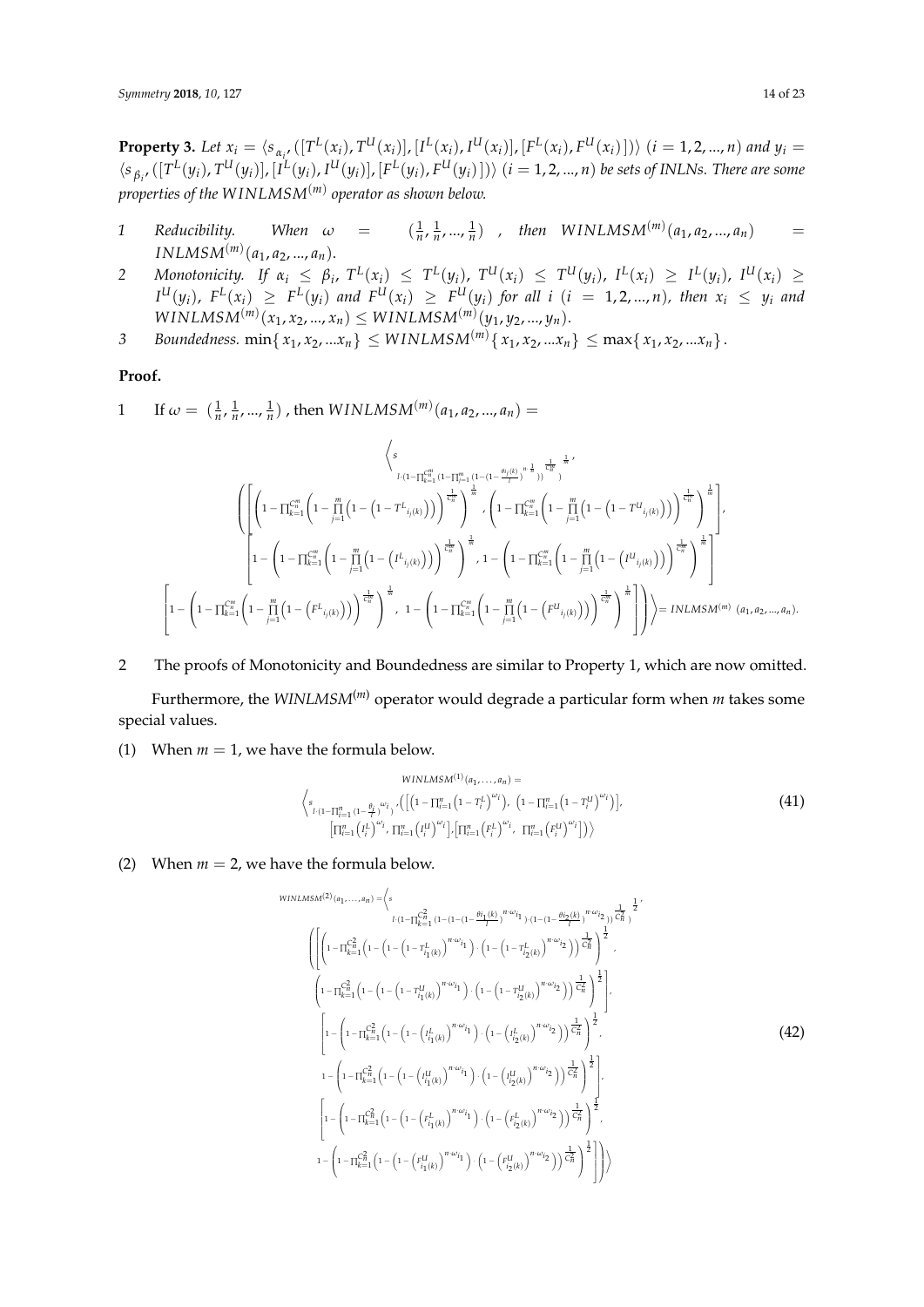(3) When  $m = n$ , we have the formula below.

WINLMSM<sup>(n)</sup> (a<sub>1</sub>,..., a<sub>n</sub>) = 
$$
\left\langle s \prod_{l:\prod_{j=1}^{n} (1-(1-\frac{\theta_{j}}{l}))^{\frac{1}{n}} s' \prod_{j=1}^{n} (1-(1-\frac{\theta_{j}}{l}))^{\frac{1}{n}} s' \prod_{j=1}^{n} (1-(1-\frac{\theta_{j}}{l}))^{\frac{1}{n}} \right\rangle
$$
  

$$
\left[ 1 - \left( \prod_{j=1}^{n} (1-(I_{j}^{L})^{n\omega_{j}}) \right)^{\frac{1}{n}} , 1 - \left( \prod_{j=1}^{n} (1-(I_{j}^{U})^{n\omega_{j}}) \right)^{\frac{1}{n}} \right],
$$
  

$$
\left[ 1 - \left( \prod_{j=1}^{n} (1-(F_{j}^{L})^{n\omega_{j}}) \right)^{\frac{1}{n}} , 1 - \left( \prod_{j=1}^{n} (1-(F_{j}^{U})^{n\omega_{j}}) \right)^{\frac{1}{n}} \right] \right\rangle
$$
 (43)

 $\Box$ 

**Definition 16.** Let  $a_i = \langle s_{\theta_i}, ([T^L(a_i), T^U(a_i)], [I^L(a_i), I^U(a_i)], [F^L(a_i), F^U(a_i)] \rangle$  i  $(i = 1, 2, ..., n)$  be *a* set of INLNs. Let  $\omega = (\omega_1, \omega_2, ..., \omega_n)$  *T* is the weight vector and it satisfies  $\sum_{i=1}^n \omega_i = 1$  with  $\omega_i$   $>$  0 (*i* = 1,2,..., *n*). Each  $\omega_i$  represents the importance of  $a_i$ . Then the WINLGMSM operator:  $\Omega^n \to \Omega$  *is defined below.* 

$$
WINLGMSM^{(m,p_1,p_2,...,p_m)}(a_1,...,a_n)=\left(\frac{\sum_{1\leq i_1<...(44)
$$

 $\Omega$  *is a set of INLNs and m* = 1, 2, ..., *n*.

*According to the operational laws of INLNs in Definition 10, we can get the expression of WINLMSM operator shown below*.

**Theorem 4.** Let  $a_i = \langle s_{\theta_i}, ([T^L(a_i), T^U(a_i)], [I^L(a_i), I^U(a_i)], [F^L(a_i), F^U(a_i)]) \rangle$  i  $(i = 1, 2, ..., n)$  be a set of *INLNs and m* = 1, 2, ..., *n. Then the value aggregated from Definition 16 is still an WINLGMSM*.

*W INLGMSM*(*m*,*p*<sup>1</sup> ,*p*2 ,...,*pm*) (*a*1, . . . , *<sup>a</sup>n*) =\* *s l*·(1−∏ *Cm n k*=1 (1−∏*m j*=1 (1−(1− *θ i j* (*k*) *l* ) *<sup>n</sup>*·*ω<sup>i</sup> j* ) *pj* 1 *Cm n* ) 1 *<sup>p</sup>*1+*p*2+...+*pm* , 1 − ∏ *Cm n k*=1 1 − *m* ∏ *j*=1 1 − 1 − *T L i* (*k*) *n*·*ω<sup>i</sup> pj* ! <sup>1</sup> *Cm n* 1 *<sup>p</sup>*1+*p*2+...+*pm* , 1 − ∏ *Cm n k*=1 1 − *m* ∏ *j*=1 1 − 1 − *T Ui j* (*k*) *n*·*ω<sup>i</sup> j pj* ! <sup>1</sup> *Cm n* 1 *<sup>p</sup>*1+*p*2+...+*pm* , 1 − 1 − ∏ *Cm n k*=1 1 − *m* ∏ *j*=1 1 − *I L i j* (*k*) *n*·*ω<sup>i</sup> j pj* ! <sup>1</sup> *Cm n* 1 *<sup>p</sup>*1+*p*2+...+*pm* , 1 − 1 − ∏ *Cm n k*=1 1 − *m* ∏ *j*=1 1 − *I Ui j* (*k*) *n*·*ω<sup>i</sup> j pj* ! <sup>1</sup> *Cm n* 1 *<sup>p</sup>*1+*p*2+...+*pm* , 1 − 1 − ∏ *Cm n k*=1 1 − *m* ∏ *j*=1 1 − *F L i j* (*k*) *n*·*ω<sup>i</sup> j pj* ! <sup>1</sup> *Cm n* 1 *<sup>p</sup>*1+*p*2+...+*pm* , 1 − 1 − ∏ *Cm n k*=1 1 − *m* ∏ *j*=1 1 − *F Ui j* (*k*) *n*·*ω<sup>i</sup> j pj* ! <sup>1</sup> *Cm n* 1 *<sup>p</sup>*1+*p*2+...+*pm* + (45)

 $\omega$ here  $k=1,2,...,C_n^m$  ,  $a_{i_j(k)}$  is the  $i_j$ th element of kth permutation. The process of proof is similar to Theorem 1. *It is now omitted*.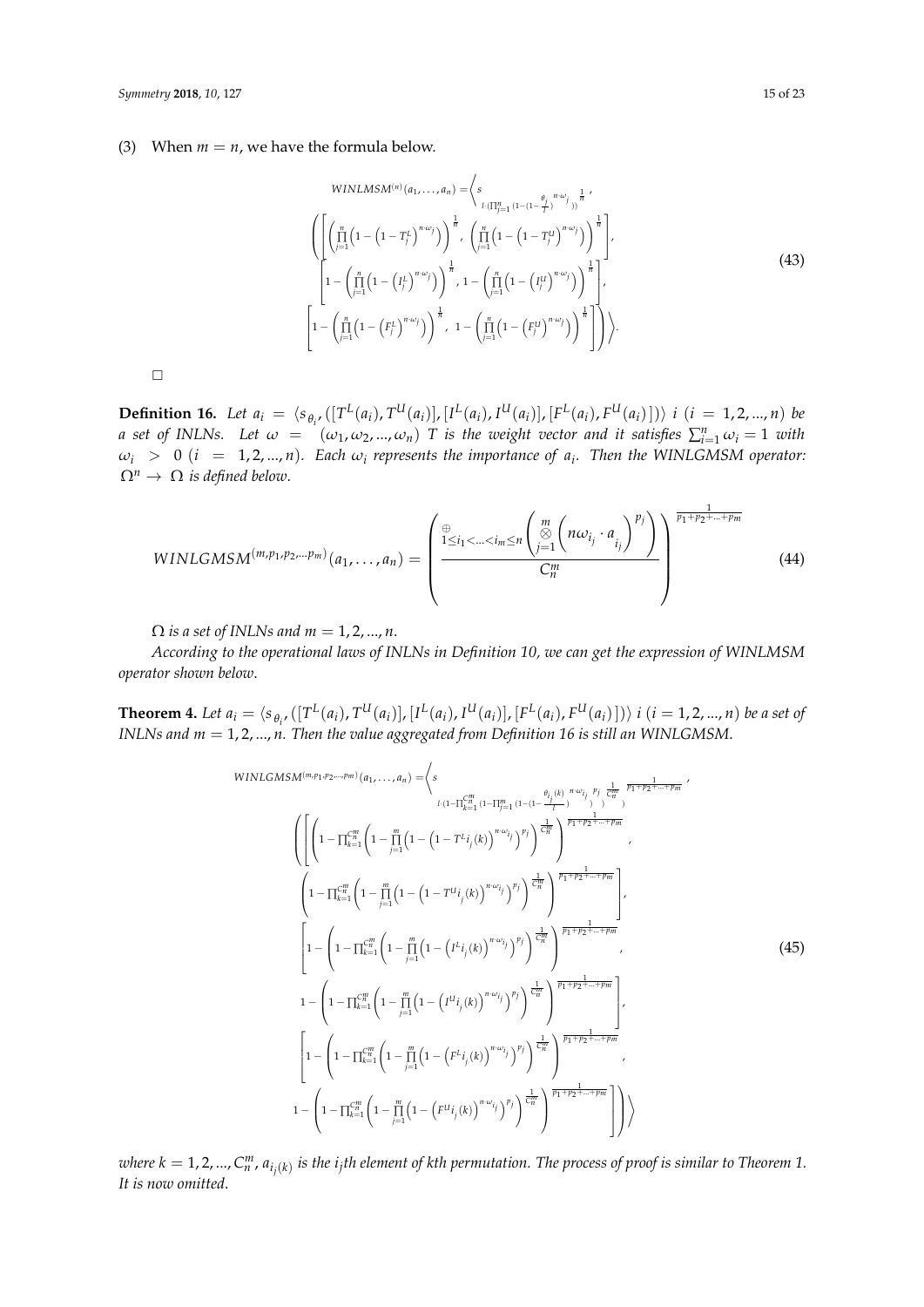**Property 4.** Let  $x_i = \langle s_{\alpha_i}, ([T^L(x_i), T^U(x_i)], [I^L(x_i), I^U(x_i)], [F^L(x_i), F^U(x_i)]) \rangle$   $(i = 1, 2, ..., n)$  and  $y_i \;\; = \;\; \langle s_{\beta_i} , ([T^L(y_i),T^U(y_i)], [I^L(y_i),I^U(y_i)], [F^L(y_i),F^U(y_i)] \rangle \; (i \; = \; 1,2,...,n)$  be two sets of INLNs. *There are some properties of the W INLGMSM*(*m*,*p*<sup>1</sup> ,*p*2,...,*pm*) *operator shown below*.

- 1 Reducibility. When  $\omega = (\frac{1}{n}, \frac{1}{n}, \dots, \frac{1}{n})$ . Additionally,  $WINLGMSM^{(m,p_1,p_2,\dots,p_m)}(a_1, a_2, \dots, a_n)$  $INLGMSM<sup>(m,p<sub>1</sub>,p<sub>2</sub>,...,p<sub>m</sub>)</sup>(a<sub>1</sub>,a<sub>2</sub>,...,a<sub>n</sub>).$
- 2 Monotonicity. If  $\alpha_i \leq \beta_i$ ,  $T^L(x_i) \leq T^L(y_i)$ ,  $T^U(x_i) \leq T^U(y_i)$ ,  $I^L(x_i) \geq I^L(y_i)$ ,  $I^U(x_i) \geq$  $I^U(y_i)$ ,  $F^L(x_i) \geq F^L(y_i)$  and  $F^U(x_i) \geq F^U(y_i)$  for all  $i$   $(i = 1, 2, ..., n)$ , then  $x_i \leq y_i$  and  $\textit{WINLGMSM}^{(m,p_1,p_2,\dots,p_m)}(x_1,x_2,...,x_n) \leq \textit{WINLGMSM}^{(m,p_1,p_2,...,p_m)}(y_1,y_2,...,y_n).$
- 3 Boundedness. min{ *x*<sub>1</sub>, *x*<sub>2</sub>, ...*x*<sub>*n*</sub>} ≤ *WINLGMSMSM*<sup>(*m*,*p*<sub>1</sub>,*p*<sub>2</sub>, ...*y*<sub>*m*</sub>)} ≤</sup>  $max\{x_1, x_2, ... x_n\}$ .

The process of proof is similar to Property 3 and is now omitted.

Furthermore, the *W INLGMSM*(*m*,*p*<sup>1</sup> ,*p*2,...,*pm*) operator would degrade some particular forms when *m* takes some special values.

(1) When  $m = 1$ , we have the following formula.

$$
WINLGMSM^{(1,p_1)}(a_1,...,a_n) = \left\langle s \prod_{l \cdot (1-\prod_{k=1}^n (1-(1-(1-\frac{\theta_1(k)}{l}))^{n\omega_1})^{p_1}} \frac{1}{l!} \right\rangle^{\frac{1}{p_1}} \left\langle \left(1-\prod_{k=1}^n \left(1-\left(1-(1-(1-\frac{\theta_1(k)}{l}))^{n\omega_1})^{p_1} \right)^{\frac{1}{n}}\right)^{\frac{1}{n}} - \left(1-\prod_{k=1}^n \left(1-\left(1-(1-\left(1-\frac{\theta_1(k)}{l_{j}(k)})^{n\omega_1})^{p_1} \right)^{\frac{1}{n}}\right)^{\frac{1}{n}}\right)^{\frac{1}{n}}\right\rangle^{\frac{1}{n}} \right\rangle^{\frac{1}{n}}
$$
\n
$$
\left[1-\left(1-\prod_{k=1}^n \left(1-\left(1-(\frac{1}{l_{j}(k)})^{n\omega_1})^{p_1} \right)^{\frac{1}{n}}\right)^{\frac{1}{n}}\right)^{\frac{1}{n}} - 1-\left(1-\prod_{k=1}^n \left(1-(1-(\frac{1}{l_{j}(k)})^{n\omega_1})^{p_1} \right)^{\frac{1}{n}}\right)^{\frac{1}{n}}\right\rangle^{\frac{1}{n}}
$$
\n
$$
\left[1-\left(1-\prod_{k=1}^n \left(1-(1-(\frac{1}{l_{j}(k)})^{n\omega_1})^{p_1} \right)^{\frac{1}{n}}\right)^{\frac{1}{n}}\right)^{\frac{1}{n}} - 1-\left(1-\prod_{k=1}^n \left(1-(1-(\frac{1}{l_{j}(k)})^{n\omega_1})^{p_1} \right)^{\frac{1}{n}}\right)^{\frac{1}{n}}\right\rangle^{\frac{1}{n}}
$$
\n
$$
\left(1-\left(1-\left(\frac{1}{l_{j}(k)}\right)^{n\omega_1})^{p_1} \right)^{\frac{1}{n}}\right)^{\frac{1}{n}} - 1-\left(1-\prod_{k=1}^n \left(1-(1-(\frac{1}{l_{j}(k)})^{n\omega_1})^{p_1} \right)^{\frac{1}{n}}\right)^{\frac{1}{n}}\right\rangle^{\frac{1}{n}}
$$
\n
$$
\left(1-\
$$

(2) When  $m = 2$ , we have the formula below.

WINLGMSM<sup>(2,p\_1,p\_2)</sup> 
$$
(a_1,...,a_n) = \left\langle s
$$
  
\n
$$
\left\{ \left[ \left( 1 - \prod_{k=1}^{C_n^2} \left( 1 - \left( 1 - \left( 1 - T_{i_1(k)}^{L_{i_1(k)}} \right)^{n \omega_{i_1}} \right)^{p_1} \cdot \left( 1 - \left( 1 - T_{i_2(k)}^{L_{i_2(k)}} \right)^{n \omega_{i_2}} \right)^{p_2} \right)^{\frac{1}{C_n^2}} \right]^{\frac{1}{p_1+p_2}},
$$
\n
$$
\left( \left[ \left( 1 - \prod_{k=1}^{C_n^2} \left( 1 - \left( 1 - \left( 1 - T_{i_1(k)}^{L_{i_1(k)}} \right)^{n \omega_{i_1}} \right)^{p_1} \cdot \left( 1 - \left( 1 - T_{i_2(k)}^{L_{i_2(k)}} \right)^{n \omega_{i_2}} \right)^{p_2} \right)^{\frac{1}{C_n^2}} \right)^{\frac{1}{p_1+p_2}},
$$
\n
$$
\left[ 1 - \left( 1 - \prod_{k=1}^{C_n^2} \left( 1 - \left( 1 - \left( T_{i_1(k)}^{L_{i_1(k)}} \right)^{n \omega_{i_1}} \right)^{p_1} \cdot \left( 1 - \left( T_{i_2(k)}^{L_{i_2(k)}} \right)^{n \omega_{i_2}} \right)^{p_2} \right)^{\frac{1}{C_n^2}} \right)^{\frac{1}{p_1+p_2}},
$$
\n
$$
\left[ 1 - \left( 1 - \prod_{k=1}^{C_n^2} \left( 1 - \left( 1 - \left( T_{i_1(k)}^{L_{i_1(k)}} \right)^{n \omega_{i_1}} \right)^{p_1} \cdot \left( 1 - \left( T_{i_2(k)}^{L_{i_2(k)}} \right)^{n \omega_{i_2}} \right)^{p_2} \right)^{\frac{1}{C_n^2}} \right)^{\frac{1}{p_1+p_2}},
$$
\n
$$
\left[ 1 - \left( 1 - \prod_{k=1}^{C_n^2} \left( 1 - \left( 1 - \left( T_{i_1(k)}^{L_{i_1(k)}} \right)^{n \omega_{i_1}} \right)^{p_
$$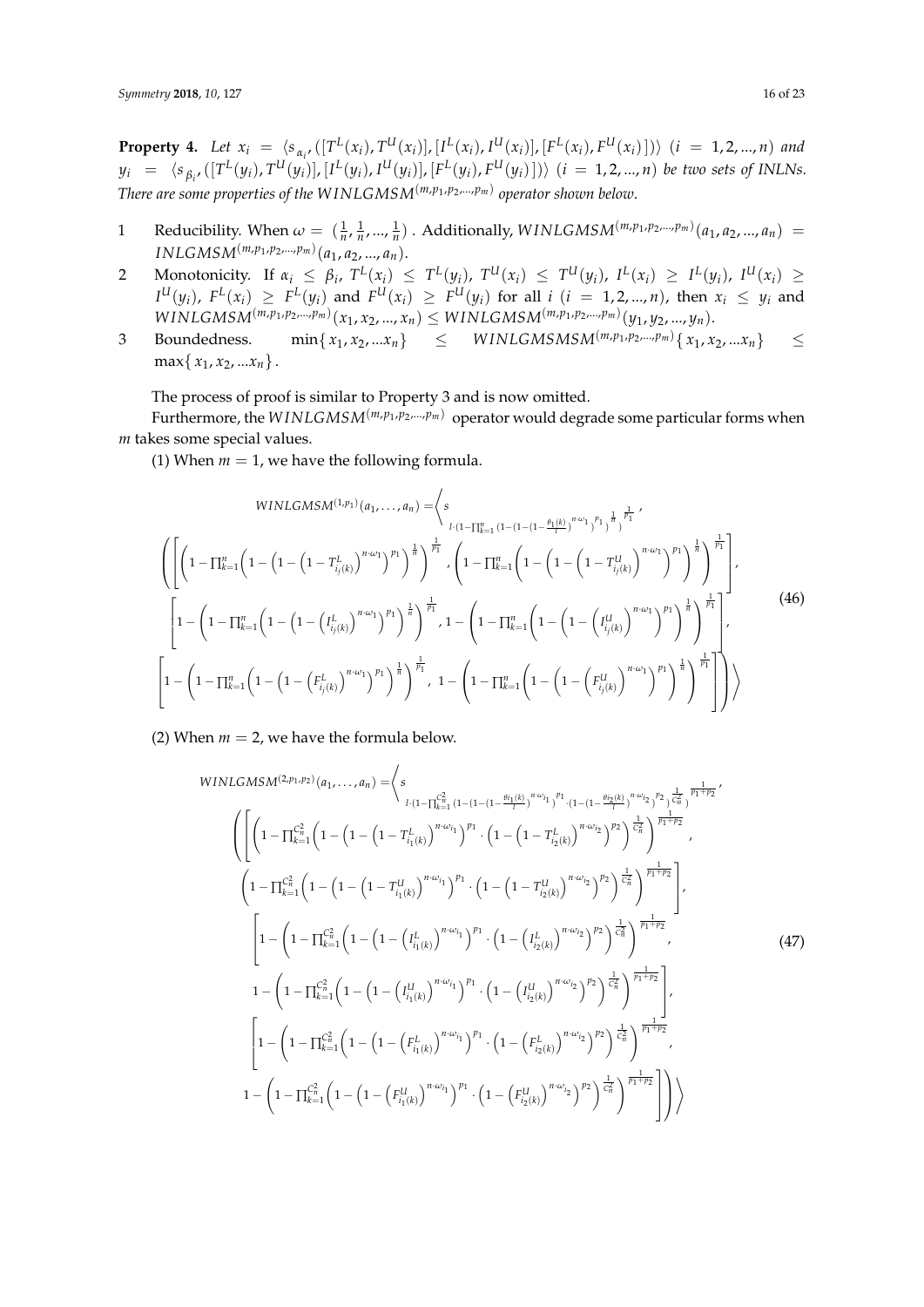(3) When  $m = n$ , we have the formula below.

WINLGMSM<sup>(n,p<sub>1</sub>,p<sub>2</sub>,...,p<sub>n</sub>)</sup>(a<sub>1</sub>,...,a<sub>n</sub>) = 
$$
\left\langle s \frac{1}{\prod_{j=1}^{n} (1 - (1 - \frac{\theta_{j}}{I})^{n \cdot \omega_{j}})^{p_{j}}} \frac{1}{p_{1} + p_{2} + ... + p_{n}} \right\rangle
$$
  
\n
$$
\left( \left[ \left( \prod_{j=1}^{n} \left( 1 - (1 - T_{j}^{L})^{n \cdot \omega_{j}} \right)^{p_{j}} \right)^{\frac{1}{p_{1} + p_{2} + ... + p_{n}}} \right. \left. \left( \prod_{j=1}^{n} \left( 1 - (1 - T_{j}^{L})^{n \cdot \omega_{j}} \right)^{p_{j}} \right)^{\frac{1}{p_{1} + p_{2} + ... + p_{n}}} \right] \right\}
$$
\n
$$
\left[ 1 - \left( \prod_{j=1}^{n} \left( 1 - (I_{j}^{L})^{n \cdot \omega_{j}} \right)^{p_{j}} \right)^{\frac{1}{p_{1} + p_{2} + ... + p_{n}}} \right. \left. 1 - \left( \prod_{j=1}^{n} \left( 1 - (I_{j}^{L})^{n \cdot \omega_{j}} \right)^{p_{j}} \right)^{\frac{1}{p_{1} + p_{2} + ... + p_{n}}} \right] \right\},
$$
\n
$$
\left[ 1 - \left( \prod_{j=1}^{n} \left( 1 - (F_{j}^{L})^{n \cdot \omega_{j}} \right)^{p_{j}} \right)^{\frac{1}{p_{1} + p_{2} + ... + p_{n}}} \right. \left. 1 - \left( \prod_{j=1}^{n} \left( 1 - (F_{j}^{L})^{n \cdot \omega_{j}} \right)^{p_{j}} \right)^{\frac{1}{p_{1} + p_{2} + ... + p_{n}}} \right] \right) \right\rangle
$$
\n
$$
(48)
$$

## <span id="page-16-0"></span>**5. MADM Method Based on INLMSM Operator**

In this section, we introduce the MADM method based on the *WINLMSM* and *WINLGMSM* operators. Let  $d = \{d_1, d_2, ..., d_m\}$  be a collection of alternatives and  $c = \{c_1, c_2, ..., c_n\}$ is a collection of *n* criteria. The weight vector is  $\omega = (\omega_1, \omega_2, ..., \omega_n)^T$  with satisfying  $\sum_{i=1}^{n} \omega_i = 1(\omega_i \ge 0, i = 1, 2, ..., n)$ , and each  $\omega_i$  represents the importance of  $c_j$ . The performance of alternative  $d_j$  in criteria  $c_j$  is surveyed by INLNs and the decision matrix is  $A = (a_{ij})_{m \times n}$ where  $a_{ij} = \langle s_{\theta_{ij'}}([T^L(r_{ij}), T^U(r_{ij})], [I^L(r_{ij}), I^U(r_{ij})], [F^L(r_{ij}), F^U(r_{ij})])\rangle$ . The objective is to rank the alternatives.

The detailed steps are shown below.

## **Step 1** Normalize the decision matrix.

We should normalize the decision-making information in the matrix. The benefit (the bigger the better) and the cost (the smaller the better) are the two possible types. In order to keep the consistency of the types, it is necessary to convert the decision matrix *A* into a standardized matrix  $R = (r_{ii})m \times n$ .

If 
$$
c_j
$$
 is cost type, then  $r_{ij} = \langle s_{\theta_{ij'}} ([F^L(r_{ij}), F^U(r_{ij})], [1 - I^U(r_{ij}), 1 - I^L(r_{ij})][T^L(r_{ij}), T^U(r_{ij})]) \rangle$   
else  $r_{ij} = \langle s_{\theta_{ij'}} ([T^L(r_{ij}), T^U(r_{ij})], [I^L(r_{ij}), I^U(r_{ij})], [F^L(r_{ij}), F^U(r_{ij})]) \rangle$ .

- **Step 2** Aggregate the criterion values of each alternative. We would use Definition 15 and Definition 16 to aggregate  $r_{ij} (j = 1, 2, ..., n)$  of the *i*th alternative and get the overall value  $r_i$ .
- **Step 3** Calculate the score values of  $r_i(i = 1, 2, ..., m)$  according to Definition 11. If two score values are equal, then calculate the accuracy values and certainty values.
- **Step 4** According to Step 3 and Definition 12, rank the alternatives.

## <span id="page-16-1"></span>**6. Illustrative Example**

There are many decision-making problems to be solved in the current society, which requires some decision-making methods.

In this section, we investigate an example (adapted from Ref [\[43\]](#page-22-13)) about the MADM. In a MADM problem, there are four possible alternatives for an investment company including a car company  $(A_1)$ , a food company  $(A_2)$ , a computer company  $(A_3)$ , and an arms company  $(A_4)$ . The following three attributes can be used to evaluate alternatives by the investment company: the risk  $(C_1)$ , the growth  $(C_2)$ , and the environmental impact  $(C_3)$  where  $C_1$  and  $C_2$  are benefit types and  $C_3$  is cost type. Then the evaluation values of alternatives are shown in Table [1](#page-17-0) where the LTS is  $S = \{s_0 = extremely\ poor(EP), s_1 = very\ poor(VP), s_2 = poor(P), s_3 = medium(M),\}$  $s_4 = \text{good}(G)$ ,  $s_5 = \text{very good}(VG)$ ,  $s_6 = \text{extremely good}(EG)$ , and the weight vector of criteria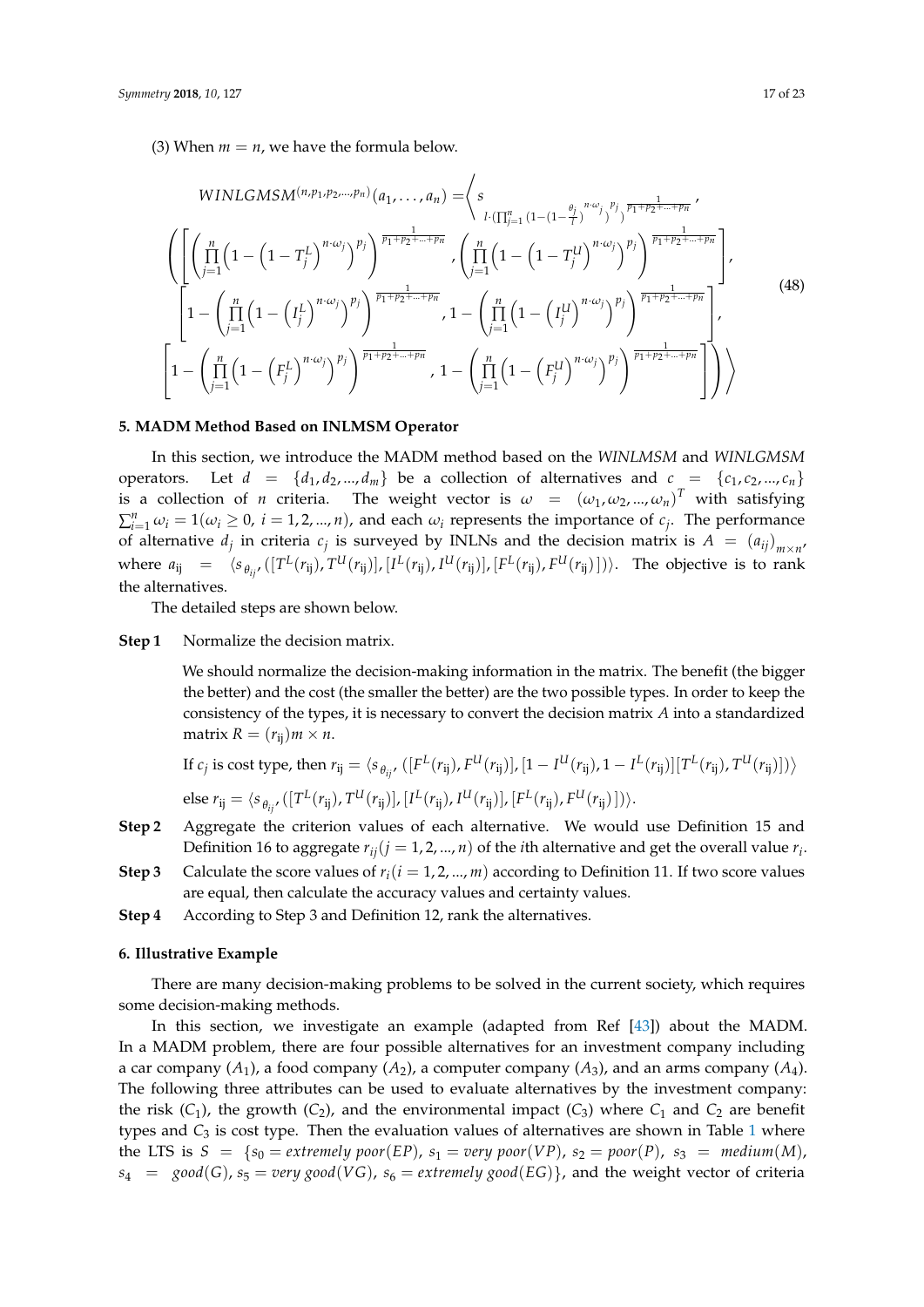<span id="page-17-0"></span>is  $\omega = (0.35, 0.25, 0.4)^T$ . Now we will use the method proposed in this paper, according to the above LTs and three criteria. Then we evaluate and sort the four options in Table [1.](#page-17-0)

|       | -C1                                                          | $C_2$                                                         | $C_3$                                                       |
|-------|--------------------------------------------------------------|---------------------------------------------------------------|-------------------------------------------------------------|
| A1    | $\langle s_5, ([0.4, 0.5], [0.2, 0.3], [0.3, 0.4]) \rangle$  | $\langle s_{6}, ([0.4, 0.6], [0.1, 0.2], [0.2, 0.4]) \rangle$ | $\langle s_5, ([0.2, 0.3], [0.1, 0.2], [0.5, 0.6]) \rangle$ |
| A2    | $\langle s_{6}, (0.5, 0.7], [0.1, 0.2], [0.2, 0.3]) \rangle$ | $\langle s_5, ([0.6, 0.7], [0.1, 0.2], [0.2, 0.3]) \rangle$   | $\langle s_5, ([0.5, 0.7], [0.2, 0.2], [0.1, 0.2]) \rangle$ |
| $A_3$ | $\langle s_6, ([0.3, 0.5], [0.1, 0.2], [0.3, 0.4]) \rangle$  | $\langle s_5, ([0.5, 0.6], [0.1, 0.3], [0.3, 0.4]) \rangle$   | $\langle s_4([0.5, 0.6], [0.1, 0.3], [0.1, 0.3]) \rangle$   |
| $A_4$ | $\langle s_4, ([0.7, 0.8], [0.0, 0.1], [0.1, 0.2]) \rangle$  | $\langle s_4, ([0.5, 0.7], [0.1, 0.2], [0.2, 0.3]) \rangle$   | $\langle s_6([0.3, 0.4], [0.1, 0.2], [0.1, 0.2]) \rangle$   |

**Table 1.** Evaluation values of alternatives.

<span id="page-17-1"></span>*6.1. The Method Based on the WINLMSM Operator*

Generally, we can give  $m = \frac{n}{2}$ , so  $m = 1$  and  $m = 2$ . Then, according to Section [5,](#page-16-0) we have the statements below.

(1) When  $m = 1$ , the steps are shown below.

**Step 1** Normalize the decision matrix.

From the example, the risk  $(C_1)$  and the growth  $(C_2)$  are benefit types while the environmental impact  $(C_3)$  is cost type. We set up the decision matrix as shown below.

 $R =$  $\lceil$  $\begin{array}{c} \begin{array}{c} \begin{array}{c} \begin{array}{c} \end{array} \\ \begin{array}{c} \end{array} \end{array} \end{array} \end{array}$  $\langle s_5,([0.4, 0.5], [0.2, 0.3], [0.3, 0.4])\rangle$   $\langle s_6,([0.4, 0.6], [0.1, 0.2], [0.2, 0.4])\rangle$  $\langle s_6,([0.5, 0.7], [0.1, 0.2], [0.2, 0.3])\rangle$   $\langle s_5,([0.6, 0.7], [0.1, 0.2], [0.2, 0.3])\rangle$  $\langle s_6,([0.3, 0.5], [0.1, 0.2], [0.3, 0.4])\rangle \quad \langle s_5,([0.5, 0.6], [0.1, 0.3], [0.3, 0.4])\rangle$  $\langle s_4,([0.7, 0.8], [0.0, 0.1], [0.1, 0.2])\rangle$   $\langle s_4,([0.5, 0.7], [0.1, 0.2], [0.2, 0.3])\rangle$  $\langle s_5,([0.2, 0.3], [0.1, 0.2], [0.5, 0.6])\rangle$  $\langle s_5,([0.5, 0.7], [0.2, 0.2], [0.1, 0.2])\rangle$  $\langle s_4([0.5, 0.6], [0.1, 0.3], [0.1, 0.3]) \rangle$  $\langle s_6([0.3, 0.4], [0.1, 0.2], [0.1, 0.2]) \rangle$ 1  $\overline{1}$  $\overline{1}$  $\frac{1}{2}$  $\overline{1}$  $\overline{\phantom{a}}$ 

**Step 2** Aggregate all attribute values of each alternative and get the overall value of each alternative *a*<sub>*i*</sub> denoted as  $r_i$  (*i* = 1, 2, 3, 4).

> $r_1 = \langle s_6, ([0.3268, 0.4590], [0.1275, 0.2305], [0.3325, 0.4704]) \rangle,$  $r_2 = \langle s_6, ([0.5271, 0.7000], [0.1320, 0.2000], [0.1516, 0.2551]) \rangle,$  $r_3 = \langle s_6, ([0.4375, 0.5675], [0.1000, 0.2603], [0.1933, 0.3565]) \rangle,$  $r_4 = \langle s_{6}, (0.5216, 0.6565), [0.0000, 0.1569], [0.1189, 0.2213]) \rangle$

**Step 3** According to Definition 11, we assume  $\alpha = 0.7$  and calculate the score values of  $r_i(i = 1, 2, 3, 4)$  below.

$$
S_{(r_1)} = s_{0.6228}, S_{(r_2)} = s_{0.8306}, S_{(r_3)} = s_{0.7462}, S_{(r_4)} = s_{0.7778}
$$

**Step 4** According to Step 3 and Definition 12, we would get the ranking of the alternatives, which are  $A_2 \succ A_4 \succ A_3 \succ A_1$ .

(2) When  $m = 2$ , the steps are shown below.

**Step 1** Normalize the decision matrix.

From the example, the risk  $(C_1)$  and the growth  $(C_2)$  are benefit types while the environmental impact  $(C_3)$  is cost type. We set up the decision matrix as shown below.

 $R =$  $\sqrt{ }$  $\begin{array}{c} \begin{array}{c} \begin{array}{c} \begin{array}{c} \end{array} \\ \begin{array}{c} \end{array} \end{array} \end{array} \end{array}$  $\langle s_5,([0.4, 0.5], [0.2, 0.3], [0.3, 0.4])\rangle$   $\langle s_6,([0.4, 0.6], [0.1, 0.2], [0.2, 0.4])\rangle$  $\langle s_6,([0.5, 0.7], [0.1, 0.2], [0.2, 0.3])\rangle$   $\langle s_5,([0.6, 0.7], [0.1, 0.2], [0.2, 0.3])\rangle$  $\langle s_6,([0.3, 0.5], [0.1, 0.2], [0.3, 0.4])\rangle \quad \langle s_5,([0.5, 0.6], [0.1, 0.3], [0.3, 0.4])\rangle$  $\langle s_4,([0.7, 0.8], [0.0, 0.1], [0.1, 0.2])\rangle$   $\langle s_4,([0.5, 0.7], [0.1, 0.2], [0.2, 0.3])\rangle$  $\langle s_5, ([0.2, 0.3], [0.1, 0.2], [0.5, 0.6]) \rangle$  $\langle s_5, ([0.5, 0.7], [0.2, 0.2], [0.1, 0.2]) \rangle$  $\langle s_4([0.5, 0.6], [0.1, 0.3], [0.1, 0.3]) \rangle$  $\langle s_6([0.3, 0.4], [0.1, 0.2], [0.1, 0.2]) \rangle$ 1  $\overline{1}$  $\overline{1}$  $\overline{1}$  $\overline{1}$  $\overline{\phantom{a}}$  $\overline{1}$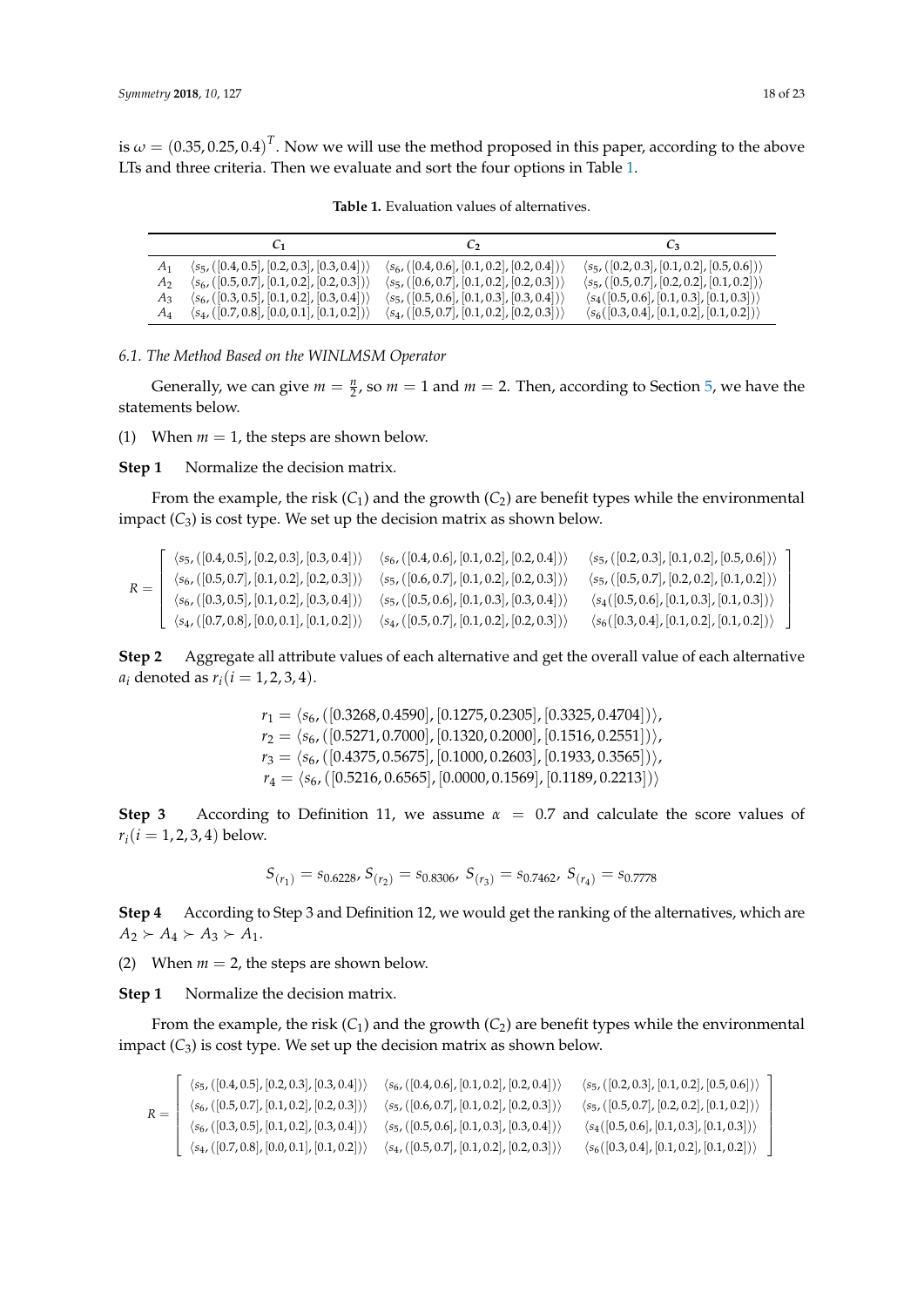**Step 2** Aggregate all attribute values of each alternative and get the overall value of each alternative *a*<sub>*i*</sub> denoted as  $r_i$  (*i* = 1, 2, 3, 4).

$$
r_1 = \langle s_{5.4841}, ([0.3190, 0.4520], [0.1406, 0.2420], [0.3391, 0.4771]) \rangle, \n r_2 = \langle s_{5.3016}, ([0.5260, 0.6922], [0.1366, 0.2083], [0.1791, 0.2772]) \rangle, \n r_3 = \langle s_{4.9567}, ([0.4224, 0.5587], [0.1077, 0.2741], [0.2494, 0.3754]) \rangle, \n r_4 = \langle s_{4.4896}, ([0.4794, 0.6190], [0.0711, 0.1739], [0.1415, 0.2416]) \rangle
$$

**Step 3** According to Definition 11, we assume  $\alpha = 0.7$  and calculate the score values of  $r_i(i = 1, 2, 3, 4)$ . We get the values below.

$$
S_{(r_1)} = s_{0.5695}, S_{(r_2)} = s_{0.7170}, S_{(r_3)} = s_{0.6004}, S_{(r_4)} = s_{0.5765}.
$$

**Step 4** According to Step 3 and Definition 12, we get the ranking of the alternatives below.

$$
A_2 \succ A_3 \succ A_4 \succ A_1
$$

<span id="page-18-0"></span>*6.2. The Method Based on the WINLGMSM Operator*

When  $m = 1$ ,  $p = 1$ , the *WINLGMSM*<sup>(1)</sup> operator is the same as the *WINLMSM*<sup>(1)</sup> operator. The steps are omitted here. When  $m = 2$ , the steps are below.

**Step 1** Normalize the decision matrix.

From the example, the risk  $(C_1)$ , the growth  $(C_2)$  are benefit types and the environmental impact  $(C_3)$  is cost type, so we set up the matrix as step 1 of Section [6.1.](#page-17-1)

**Step 2** Aggregate all attribute values of each alternative by the *W INLMSM*(2) operator and get the overall value of each alternative  $a_i$  denoted as  $r_i$  ( $i = 1, 2, 3, 4$ )

$$
\begin{array}{l} r_1=\langle s_{5.4988}, ([0.3221, 0.4549], [0.1387, 0.2401], [0.3374, 0.4752]) \rangle, \\ r_2=\langle s_{5.3735}, ([0.5264, 0.6938], [0.1358, 0.2070], [0.1772, 0.2745]) \rangle, \\ r_3=\langle s_{5.0083}, ([0.4296, 0.5610], [0.1069, 0.2702], [0.2449, 0.3721]) \rangle, \\ r_4=\langle s_{4.5371}, ([0.4892, 0.6244], [0.0634, 0.1698], [0.1390, 0.2381]) \rangle \end{array}
$$

**Step 3** According to Definition 11, we assume  $\alpha = 0.7$ , calculate the score values of  $r_i(i = 1, 2, 3, 4)$ , and get the values shown below.

$$
S_{(r_1)} = s_{0.5722}, S_{(r_2)} = s_{0.7276}, S_{(r_3)} = s_{0.6087}, S_{(r_4)} = s_{0.5839}
$$

**Step 4** According to Step 3 and Definition 12, we get the rankings of the alternatives, which are shown below.

$$
A_2 \succ A_3 \succ A_4 \succ A_1
$$

## *6.3. Comparative Analysis and Discussion*

- (1) Based on the results in Sections [6.1](#page-17-1) and [6.2,](#page-18-0) we can show them by using Table [2.](#page-19-0) From Table [2,](#page-19-0) we know that there are the same ranking results in two methods when  $m = 1$  or  $m = 2$ . However, the result when  $m = 1$  is different from the one when  $m = 2$ . It can be explained that, when  $m = 1$ , the interrelationship between the attributes doesn't need to be considered when  $m = 2$ . We can consider the interrelationship between two attributes.
- (2) Furthermore, we get the comparisons for different values of  $P_1$  and  $P_2$  when  $m = 2$ , which are shown in Table [3.](#page-19-1) From Table [3,](#page-19-1) we know when  $m = 2$  and  $P_1$  and  $P_2$  are not equal to zero, we can get the same ranking results, i.e.,  $A_2 \succ A_4 \succ A_3 \succ A_1$ . However, when  $P_1 = 0$  or  $P_2 = 0$ , the ranking results are different from the ones when  $P_1$  and  $P_2$  are not equal to zero. When  $P_1 = 0$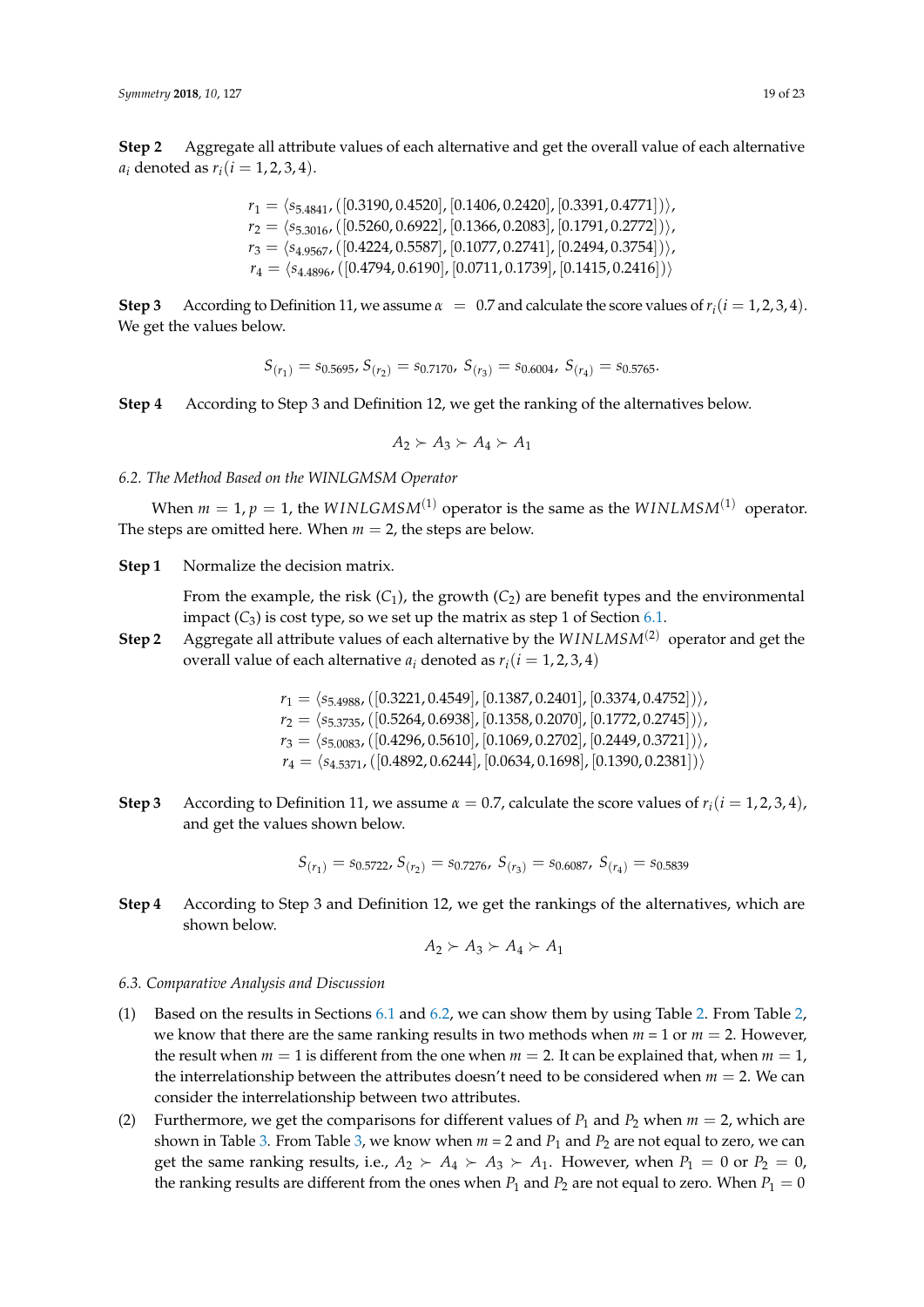<span id="page-19-0"></span>or  $P_2 = 0$ , the interrelationship between the attributes doesn't need to be considered, so it can get the same ranking results as the ones when  $m = 1$ .

| Operator                 | т |                                             | Ranking                                                                    |
|--------------------------|---|---------------------------------------------|----------------------------------------------------------------------------|
| WINLMSM <sup>(m)</sup>   |   | $\qquad \qquad$<br>$\overline{\phantom{a}}$ | $A_2 \succ A_4 \succ A_3 \succ A_1$<br>$A_2 \succ A_3 \succ A_4 \succ A_1$ |
| $WINLGMSM^{(m,p_1,p_2)}$ |   |                                             | $A_2 \succ A_4 \succ A_3 \succ A_1$<br>$A_2 \succ A_3 \succ A_4 \succ A_1$ |

**Table 3.** Comparisons of different values of  $P_1$  and  $P_2$  when  $m = 2$ .

**Table 2.** Comparison of different operator.

<span id="page-19-1"></span>

| Operator                             | $P_1$          | $P_2$            | $S_{(r_i)}$ $(i = 1, 2, 3, 4)$                                                                               | Ranking                             |
|--------------------------------------|----------------|------------------|--------------------------------------------------------------------------------------------------------------|-------------------------------------|
|                                      | $\mathbf{0}$   | $\mathbf{1}$     | $S_{(r_1)} = s_{0.6228}$<br>$S_{(r_2)} = s_{0.8306}$<br>$S_{(r_3)} = s_{0.7462}$<br>$S_{(r_4)} = s_{0.7778}$ | $A_2 \succ A_4 \succ A_3 \succ A_1$ |
|                                      | $\mathbf{1}$   | $\boldsymbol{0}$ | $S_{(r_1)} = s_{0.6228}$<br>$S_{(r_2)} = s_{0.8306}$<br>$S_{(r_3)} = s_{0.7462}$<br>$S_{(r_4)} = s_{0.7778}$ | $A_2 \succ A_4 \succ A_3 \succ A_1$ |
|                                      | $\,1\,$        | $\mathbf{1}$     | $S_{(r_1)} = s_{0.5695}$<br>$S_{(r_2)} = s_{0.7170}$<br>$S_{(r_3)} = s_{0.6004}$<br>$S_{(r_4)} = s_{0.5765}$ | $A_2 \succ A_3 \succ A_4 \succ A_1$ |
|                                      | $\mathbf{1}$   | $\overline{2}$   | $S_{(r_1)} = s_{0.5722}$<br>$S_{(r_2)} = s_{0.7276}$<br>$S_{(r_3)} = s_{0.6087}$<br>$S_{(r_4)} = s_{0.5839}$ | $A_2 \succ A_3 \succ A_4 \succ A_1$ |
|                                      | $\mathbf{1}$   | 3                | $S_{(r_1)} = s_{0.5769}$<br>$S_{(r_2)} = s_{0.7387}$<br>$S_{(r_3)} = s_{0.6227}$<br>$S_{(r_4)} = s_{0.6027}$ | $A_2 \succ A_3 \succ A_4 \succ A_1$ |
| $WINL GMSM^{\left(m,p_1,p_2\right)}$ | $\overline{2}$ | $\,1\,$          | $S_{(r_1)} = s_{0.5745}$<br>$S_{(r_2)} = s_{0.7199}$<br>$S_{(r_3)} = s_{0.6116}$<br>$S_{(r_4)} = s_{0.6004}$ | $A_2 \succ A_3 \succ A_4 \succ A_1$ |
|                                      | $\overline{2}$ | $\overline{2}$   | $S_{(r_1)} = s_{0.5717}$<br>$S_{(r_2)} = s_{0.7196}$<br>$S_{(r_3)} = s_{0.6037}$<br>$S_{(r_4)} = s_{0.5837}$ | $A_2 \succ A_3 \succ A_4 \succ A_1$ |
|                                      | $\overline{2}$ | 3                | $S_{(r_1)} = s_{0.5733}$<br>$S_{(r_2)} = s_{0.7256}$<br>$S_{(r_3)} = s_{0.6079}$<br>$S_{(r_4)} = s_{0.5859}$ | $A_2 \succ A_3 \succ A_4 \succ A_1$ |
|                                      | 3              | $\,1\,$          | $S_{(r_1)} = s_{0.5806}$<br>$S_{(r_2)} = s_{0.7276}$<br>$S_{(r_3)} = s_{0.6269}$<br>$S_{(r_4)} = s_{0.6280}$ | $A_2 \succ A_4 \succ A_3 \succ A_1$ |
|                                      | 3              | $\overline{2}$   | $S_{(r_1)} = s_{0.5751}$<br>$S_{(r_2)} = s_{0.7206}$<br>$S_{(r_3)} = s_{0.6101}$<br>$S_{(r_4)} = s_{0.5997}$ | $A_2 \succ A_3 \succ A_4 \succ A_1$ |
|                                      | 3              | 3                | $S_{(r_1)} = s_{0.5741}$<br>$S_{(r_2)} = s_{0.7223}$<br>$S_{(r_3)} = s_{0.6071}$<br>$S_{(r_4)} = s_{0.5909}$ | $A_2 \succ A_3 \succ A_4 \succ A_1$ |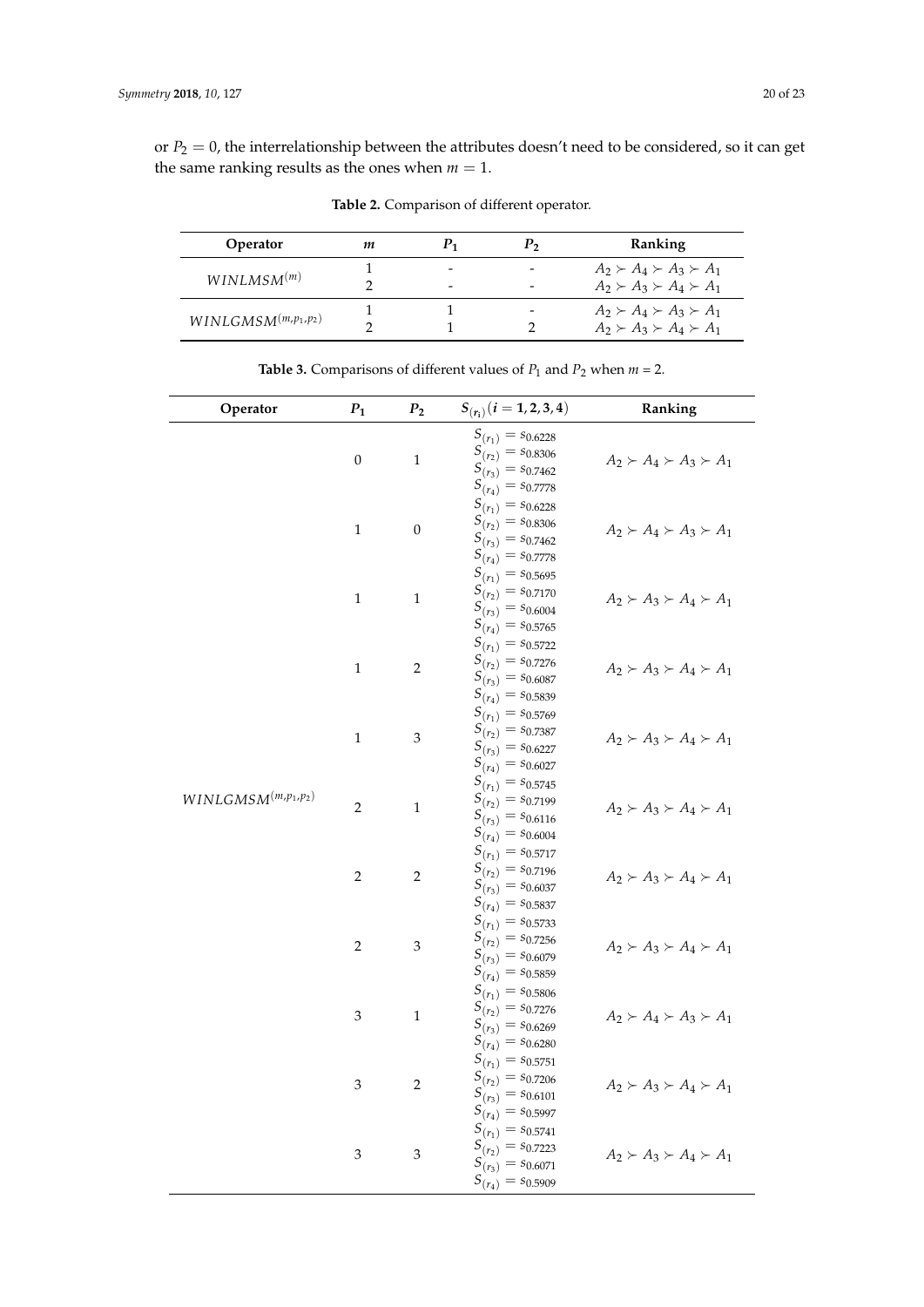Furthermore, in order to verify the validity of the methods proposed in this paper, we can compare them with methods from Ye [\[16\]](#page-21-15) and the ranking results are shown in Table [4.](#page-20-0)

From Table [4,](#page-20-0) we know that the best choice is  $A_2$  for all methods, which is the same as the results produced above. However, the ranking results are different. Compared with the approach proposed by Ye [\[16\]](#page-21-15), when  $m = 1$ , our ranking results have the same values as that of Ye [16], but when  $m = 2$ , our ranking results are different from the Ye method [\[16\]](#page-21-15). When *m* = 1, all methods don't consider the interrelationship. They produce the same results, however, when  $m = 2$ . Our methods in this paper can take into account the interrelationship while the method by Ye [\[16\]](#page-21-15) doesn't consider the interrelationship. Therefore, there are different ranking results. Therefore, our methods are more suitable for the different applications.

<span id="page-20-0"></span>

| Methods               | Operator                                                                                                 | Ranking                                                                                                                                                  |
|-----------------------|----------------------------------------------------------------------------------------------------------|----------------------------------------------------------------------------------------------------------------------------------------------------------|
| Methods in this paper | $WINLMSM(m)m=1$<br>$WINLMSM(m)m=2$<br>$WINLGMSM^{(m,p_1,p_2)}$ $m=1$<br>$WINLGMSM^{(m,p_1,p_2)}$ $m = 2$ | $A_2 \succ A_4 \succ A_3 \succ A_1$<br>$A_2 \succ A_3 \succ A_4 \succ A_1$<br>$A_2 \succ A_4 \succ A_3 \succ A_1$<br>$A_2 \succ A_3 \succ A_4 \succ A_1$ |
| Method in $[16]$      | INLWA A<br><b>INLWGA</b>                                                                                 | $A_2 \succ A_4 \succ A_3 \succ A_1$<br>$A_2 \succ A_4 \succ A_3 \succ A_1$                                                                               |

| Table 4. Comparison of different methods. |  |
|-------------------------------------------|--|
|-------------------------------------------|--|

From the above comparison results, we can obtain that the methods proposed by this paper are feasible and adaptable for the MADM problems. Additionally, they have better reliability and wider application space than other existing methods.

# **7. Conclusions**

In this study, we propose the concept of *INLMSM*, which can not only adapt to the cognitive situation of decision maker, but also provide convenience for decision making. We introduce the basic concept of *INLMSM* and its generalized form, give some operators based on *INLMSM*, and introduce the theory of weight to investigate *WINLMSM* and *WINLGMSM*. Afterwards, we put forward the *INLMSM* operator, the *INLGMSM* operator, the *WINLMSM* operator, and the *WINLGMSM* operator. In addition, we proved these operators. In addition, we introduce the MADM methods with *INLMSM* in detail and illustrate their usefulness and effectiveness by showing examples. Finally, we compare other methods to demonstrate our approach. From this paper, we can see that *WINLGMSM* is more practical and flexible in application and *INLMSM* can express fuzzy information more conveniently. In further study, we can use the *INLMSM* operator to solve practical problems and pattern recognition. We should develop other aggregation operators for future research.

**Acknowledgments:** This paper is supported by the National Natural Science Foundation of China (Nos. 71771140 and 71471172), the Special Funds of Taishan Scholars Project of Shandong Province (No. ts201511045), Shandong Provincial Social Science Planning Project (Nos. 17BGLJ04,16CGLJ31 and 16CKJJ27), the Natural Science Foundation of Shandong Province (Nos. ZR2013FM017, ZR2017MG007), and the Teaching Reform Research Project of Undergraduate Colleges and Universities in Shandong Province (2015Z057).

**Author Contributions:** Yushui Geng proposed extended MSM operators for INLNs; Xingang Wang designed the experiments; Xuemei Li and Kun Yu analyzed the data, and wrote the paper; Peide Liu proposed the ideas of this paper.

**Conflicts of Interest:** The authors declare no conflict of interest.

**Compliance with Ethical Standards:** (1) Disclosure of potential conflicts of interest. We declare that we have no commercial or associative interests that represent a conflict of interest in connection with this manuscript. There are no professional or other personal interests that can inappropriately influence our submitted work. (2) Research involving human participants and/or animals. This article does not contain any studies with human participants or animals performed by any of the authors.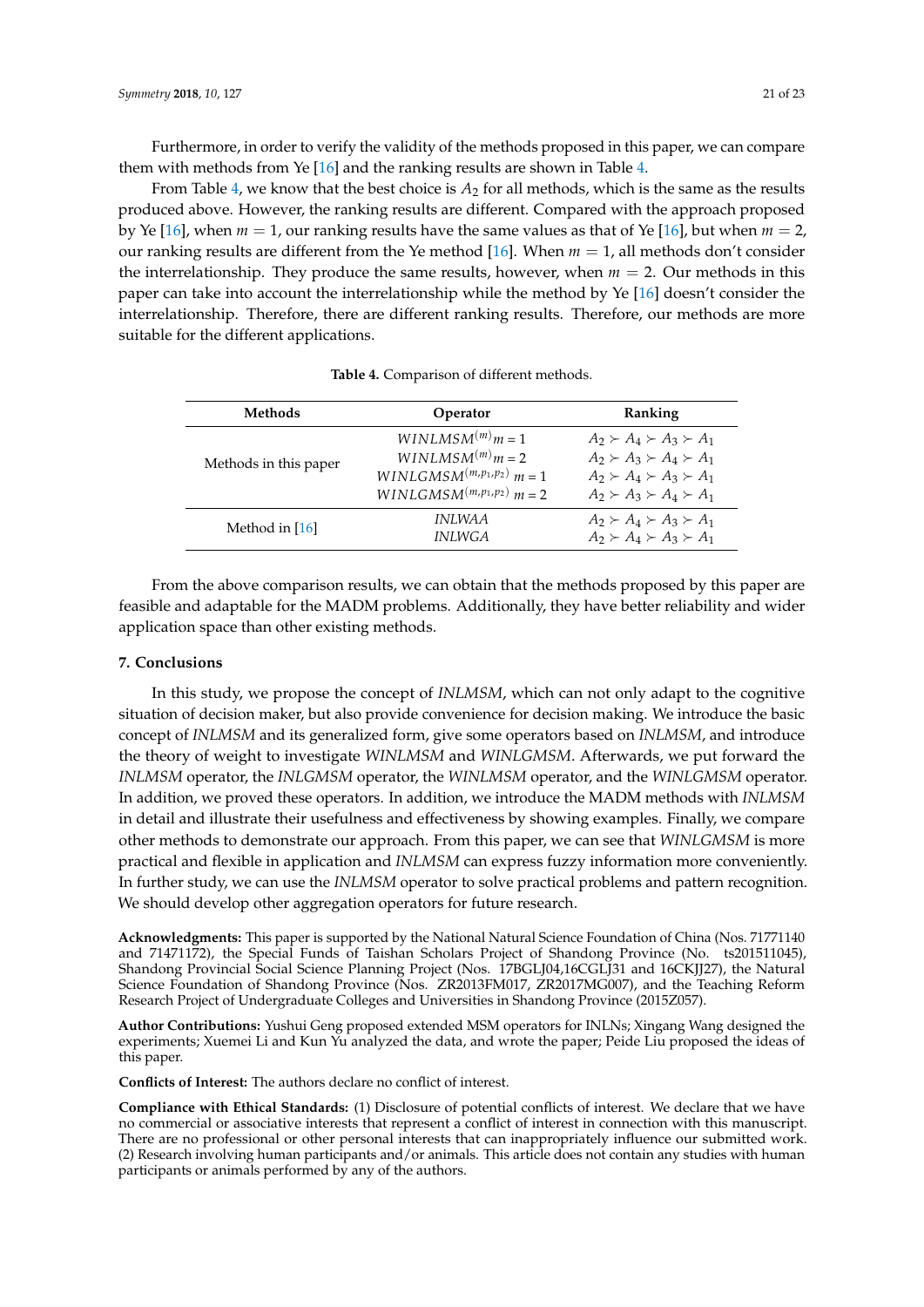## **References**

- <span id="page-21-0"></span>1. Zadeh, L.A. Fuzzy sets. *Inf. Control* **1965**, *8*, 338–356. [\[CrossRef\]](http://dx.doi.org/10.1016/S0019-9958(65)90241-X)
- <span id="page-21-1"></span>2. Atanassov, T.K. Intuitionistic fuzzy sets. *Fuzzy Sets Syst.* **1986**, *20*, 87–96. [\[CrossRef\]](http://dx.doi.org/10.1016/S0165-0114(86)80034-3)
- <span id="page-21-2"></span>3. Abbas, S.E. On intuitionistic fuzzy compactness. *Inf. Sci.* **2005**, *173*, 75–91. [\[CrossRef\]](http://dx.doi.org/10.1016/j.ins.2004.07.004)
- <span id="page-21-3"></span>4. Zadeh, L.A. Similarity relations and fuzzy ordering. *Inf. Sci.* **1971**, *3*, 177–200. [\[CrossRef\]](http://dx.doi.org/10.1016/S0020-0255(71)80005-1)
- <span id="page-21-4"></span>5. Zwick, R.; Carlstein, E.; Budescu, D.V. Measures of similarity among fuzzy concepts: A comparative analysis. *Int. J. Approx. Reason.* **1987**, *1*, 221–242. [\[CrossRef\]](http://dx.doi.org/10.1016/0888-613X(87)90015-6)
- <span id="page-21-5"></span>6. Zeng, W.; Li, H. Relationship between similarity measure and entropy of interval-valued fuzzy sets. *Fuzzy Sets Syst.* **2006**, *157*, 1477–1484. [\[CrossRef\]](http://dx.doi.org/10.1016/j.fss.2005.11.020)
- <span id="page-21-6"></span>7. Smarandache, F. *Neutrosophy: Neutrosophic Probability, Set, and Logic: Analytic Synthesis and Synthetic Analysis*; ProQuest Information & Learning: Ann Harbor, MI, USA, 1998; p. 105.
- <span id="page-21-7"></span>8. Smarandache, F. A unifying field in logic: Neutrsophic logic. Neutrosophy, Neutrosophic Set, Neutrosophic Probability. *J. Mol. Biol.* **2001**, *332*, 489–503.
- <span id="page-21-8"></span>9. Smarandache, F. A geometric interpretation of the neutrosophic set—A generalization of the intuitionistic fuzzy set. *IEEE Int. Conf. Granul. Comput.* **2003**, *28*, 1496.
- <span id="page-21-9"></span>10. Wang, H.; Smarandache, F.; Zhang, Y.Q.; Sunderraman, R. *Interval Neutrosophic Sets and Logic: Theory and Applications in Computing*; ProQuest Information & Learning: Ann Harbor, MI, USA, 2005.
- <span id="page-21-10"></span>11. Broumi, S.; Smarandache, F. Correlation Coefficient of Interval Neutrosophic Set. *Appl. Mech. Mater.* **2013**, *436*, 511–517. [\[CrossRef\]](http://dx.doi.org/10.4028/www.scientific.net/AMM.436.511)
- <span id="page-21-11"></span>12. Herrera, F.; Herrera-Viedma, E. Aggregation operators for linguistic weighted information. *IEEE Trans. Syst. Man Cybern. Part A Syst. Hum.* **1997**, *27*, 646–656. [\[CrossRef\]](http://dx.doi.org/10.1109/3468.618263)
- <span id="page-21-12"></span>13. Chen, Z.C.; Liu, P.H. An approach to multiple attribute group decision making based on linguistic intuitionistic fuzzy numbers. *Int. J. Comput. Intell. Syst.* **2015**, *8*, 747–760. [\[CrossRef\]](http://dx.doi.org/10.1080/18756891.2015.1061394)
- <span id="page-21-13"></span>14. Ye, J. An extended TOPSIS method for multiple attribute group decision making based on single valued neutrosophic linguistic numbers. *J. Intell. Fuzzy Syst.* **2015**, *28*, 247–255.
- <span id="page-21-14"></span>15. Wang, J.Q.; Yang, Y.; Li, L. Multi-criteria decision-making method based on single-valued neutrosophic linguistic Maclaurin symmetric mean operators. *Neural Comput. Appl.* **2016**, *2016*, 1–19. [\[CrossRef\]](http://dx.doi.org/10.1007/s00521-016-2747-0)
- <span id="page-21-15"></span>16. Ye, J. Some aggregation operators of interval neutrosophic linguistic numbers for multiple attribute decision making. *J. Intell. Fuzzy Syst.* **2014**, *27*, 2231–2241.
- <span id="page-21-16"></span>17. Liu, P.; Chen, S.M. Multiattribute Group Decision Making Based on Intuitionistic 2-Tuple Linguistic Information. *Inf. Sci.* **2018**, *430–431*, 599–619. [\[CrossRef\]](http://dx.doi.org/10.1016/j.ins.2017.11.059)
- <span id="page-21-17"></span>18. Liu, P.; Wang, P. Some q-Rung Orthopair Fuzzy Aggregation Operators and Their Applications to Multiple-Attribute Decision Making. *Int. J. Intell. Syst.* **2018**, *33*, 259–280. [\[CrossRef\]](http://dx.doi.org/10.1002/int.21927)
- <span id="page-21-18"></span>19. Yager, R.R. On ordered weighted averaging aggregation operators in multicriteria decisionmaking. *IEEE Trans. Syst. Man Cybern.* **1988**, *18*, 183–190. [\[CrossRef\]](http://dx.doi.org/10.1109/21.87068)
- <span id="page-21-19"></span>20. Bonferroni, C. Sulle medie multiple di potenze. *Boll. Mater. Ital.* **1950**, *5*, 267–270.
- <span id="page-21-20"></span>21. Liu, P.; Liu, J.; Chen, S.M. Some Intuitionistic Fuzzy Dombi Bonferroni Mean Operators and Their Application to Multi-Attribute Group Decision Making. *J. Oper. Res. Soc.* **2018**, *69*, 1–24. [\[CrossRef\]](http://dx.doi.org/10.1057/s41274-017-0190-y)
- <span id="page-21-21"></span>22. Liu, P.; Chen, S.M.; Liu, J. Some intuitionistic fuzzy interaction partitioned Bonferroni mean operators and their application to multi-attribute group decision making. *Inf. Sci.* **2017**, *411*, 98–121. [\[CrossRef\]](http://dx.doi.org/10.1016/j.ins.2017.05.016)
- <span id="page-21-22"></span>23. Liu, P.; Li, H. Interval-valued intuitionistic fuzzy power Bonferroni aggregation operators and their application to group decision making. *Cognit. Comput.* **2017**, *9*, 494–512. [\[CrossRef\]](http://dx.doi.org/10.1007/s12559-017-9453-9)
- <span id="page-21-23"></span>24. Liu, P.; Liu, J. Some q-Rung Orthopai Fuzzy Bonferroni Mean Operators and Their Application to Multi-Attribute Group Decision Making. *Int. J. Intell. Syst.* **2018**, *33*, 315–347. [\[CrossRef\]](http://dx.doi.org/10.1002/int.21933)
- <span id="page-21-24"></span>25. Liu, P.; Zhang, L.; Liu, X.; Wang, P. Multi-valued Neutrosophic number Bonferroni mean operators and their application in multiple attribute group decision making. *Int. J. Inf. Technol. Decis. Mak.* **2016**, *15*, 1181–1210. [\[CrossRef\]](http://dx.doi.org/10.1142/S0219622016500346)
- <span id="page-21-25"></span>26. Beliakov, G.; Pradera, A.; Calvo, T. Aggregation functions: A guide for practitioners. *Stud. Fuzziness Soft Comput.* **2010**, *2010*, 139–141.
- <span id="page-21-26"></span>27. Liu, P.; Liu, J.; Merigó, J.M. Partitioned Heronian means based on linguistic intuitionistic fuzzy numbers for dealing with multi-attribute group decision making. *Appl. Soft Comput.* **2018**, *62*, 395–422. [\[CrossRef\]](http://dx.doi.org/10.1016/j.asoc.2017.10.017)